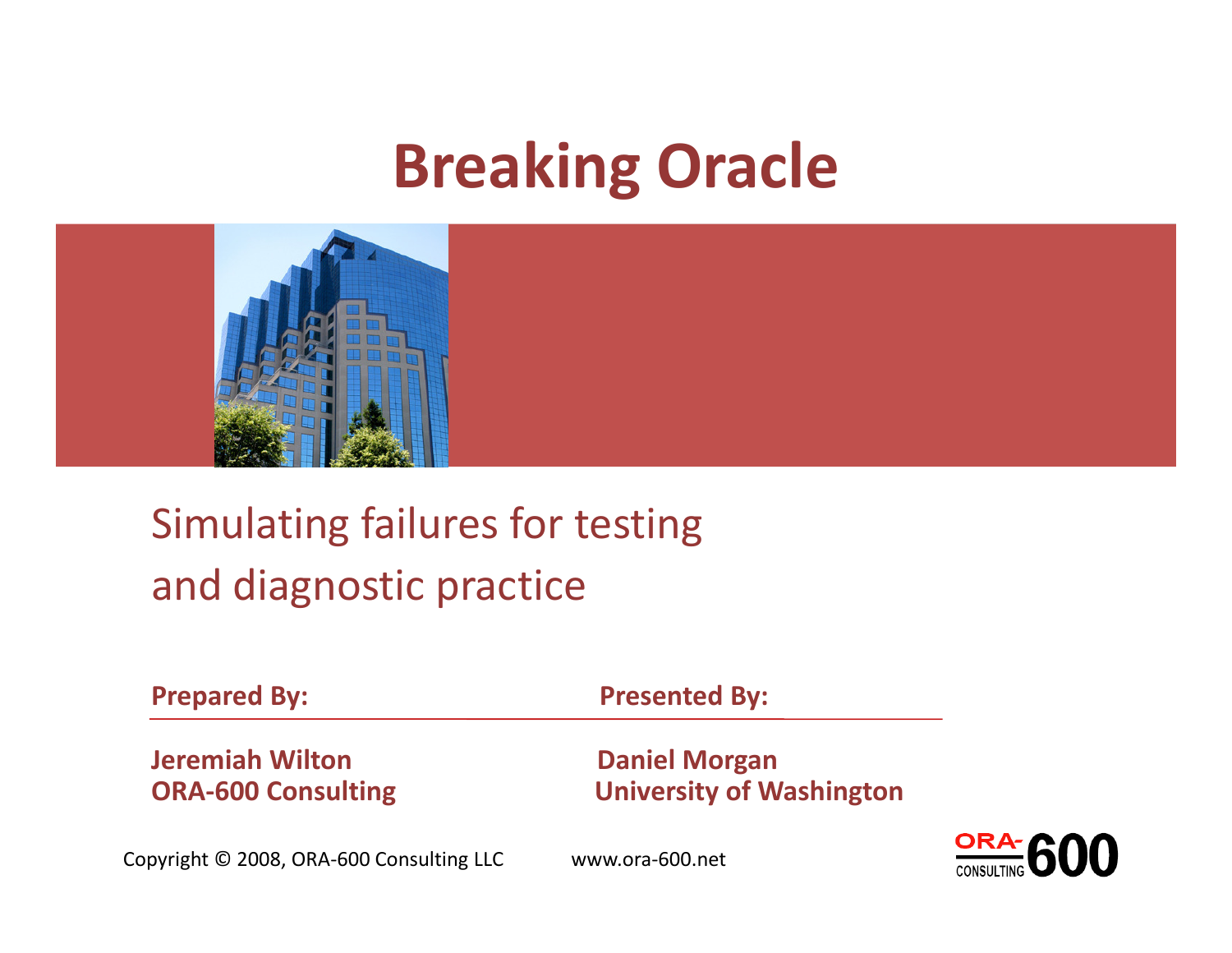## About Dan Morgan

- Oracle Ace Director
- University of Washington
	- –Wrote UW Oracle curricula
	- –— Primary program instructor - 9 years
- Author of Morgan's Library www.psoug.org/library.html
- Education Chair: PSOUG
- Member:
- Member:
- Speaker: OOW, Collaborate, Kaleidoscope, EMEA, ...
- Working with Oracle since version 6





 $\frac{1}{\sqrt{2}}$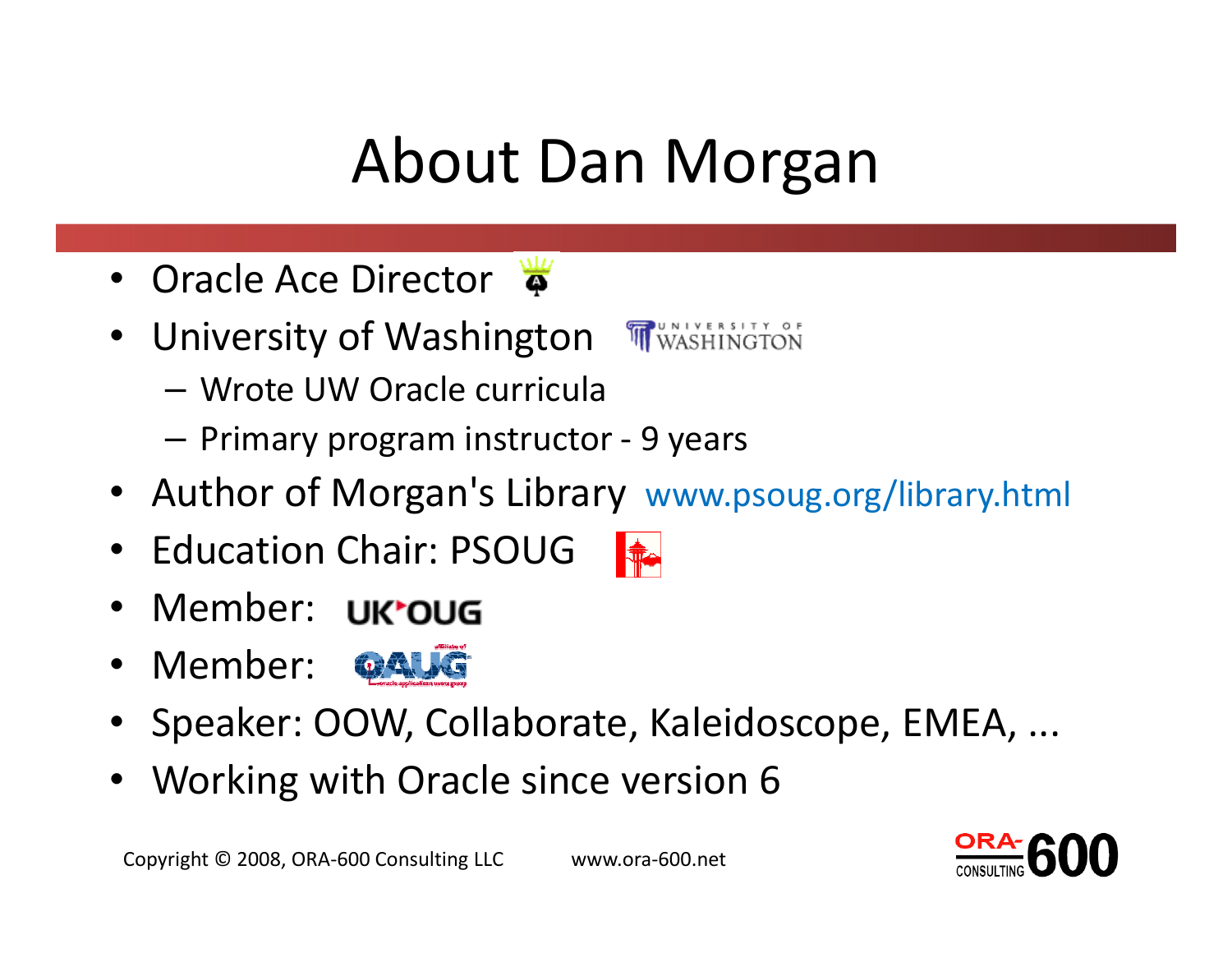## About Jeremiah Wilton

- •Amazon's first DBA 1997-2004
- •Working with Oracle since 1994
- • Owner, ORA-600 Consulting www.ora-600.net
	- –Architecture, scaling, performance
	- –Availability, stability, complex recovery
	- – $-$  Training, seminars, recruiting
- UW Certificate Program instructor
- $\bullet$ Internals and nontrivial issue resolution



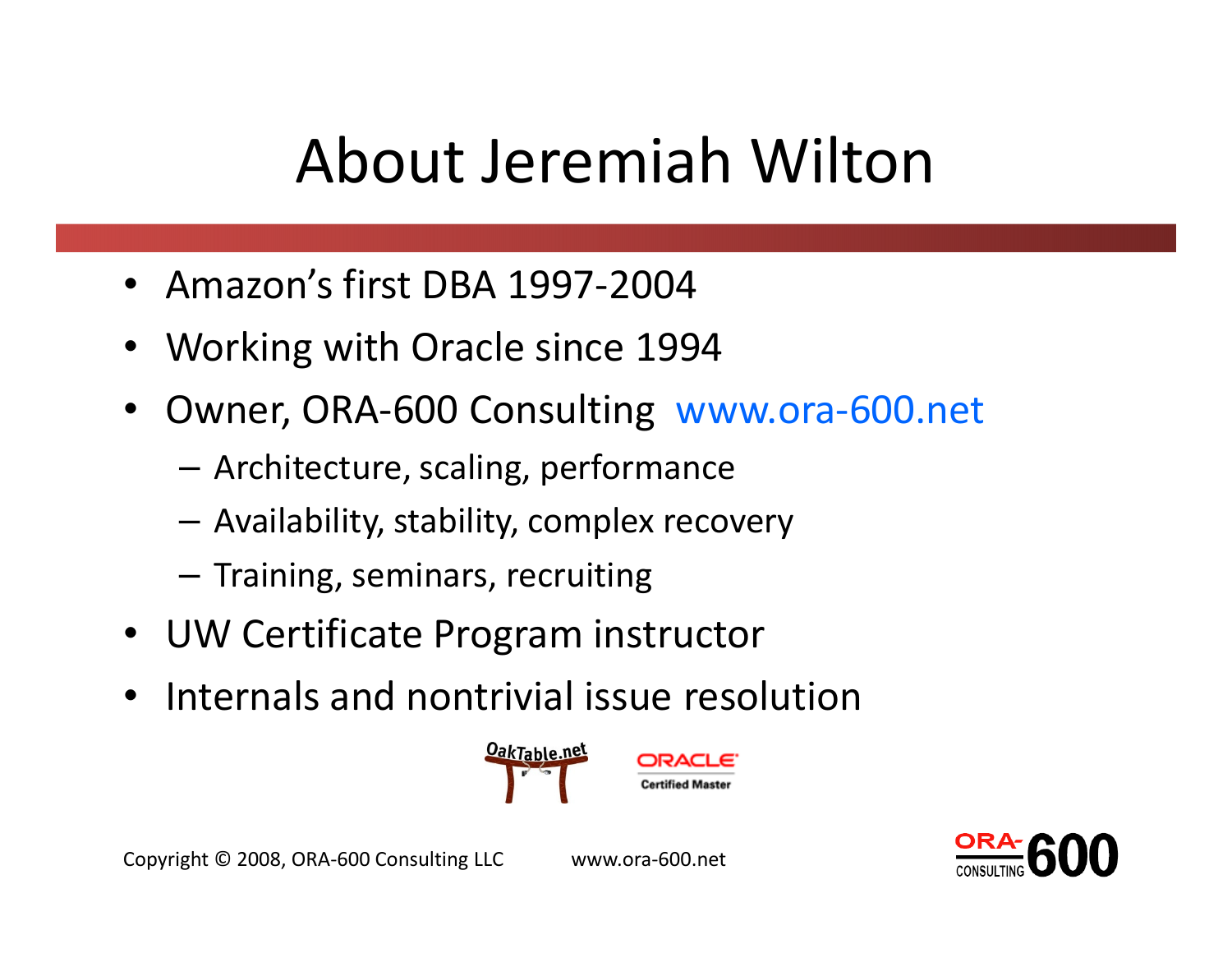#### Congratulation on 25 years

|    |                      |           | <b>Countries</b> |             |                  |    |
|----|----------------------|-----------|------------------|-------------|------------------|----|
|    | Countries            |           | Pages            | <b>Hits</b> | <b>Bandwidth</b> |    |
|    | <b>United States</b> | <b>US</b> | 350563           | 628934      | 17.67 GB         |    |
| ÷  | India                | in.       | 92840            | 170838      | 4.99 GB          |    |
| 黑  | Great Britain        | gЬ        | 50846            | 86890       | 2.50 GB          |    |
|    | Germany              | de.       | 45687            | 83207       | 2.57 GB          |    |
|    | France               | fr        | 32790            | 59283       | 1.91 GB          |    |
|    | Canada               | ca        | 31460            | 63047       | 1.53 GB          | ⇒  |
|    | Spain                | es.       | 26337            | 48181       | 1.40 GB          | ⇒  |
| ♦  | Brazil               | Ьr        | 25733            | 53306       | 1.83 GB          | ══ |
| 鬱  | Australia            | au.       | 24531            | 46681       | 1.26 GB          | ⇛  |
| Ш  | Italy                | it.       | 23534            | 44723       | 1.37 GB          | ≐  |
|    | Poland               | рI        | 16664            | 31917       | 968.22 MB        | ≞  |
|    | Netherlands          | nl.       | 15370            | 30859       | 844.34 MB        | ≞  |
| ÷  | Switzerland          | ch,       | 14676            | 26832       | 799.18 MB        | ≞  |
|    | Russian Federation   | ru        | 12346            | 23506       | 987.28 MB        | ⊾  |
| C. | Turkey               | tr        | 9385             | 19470       | 807.62 MB        | ⊾  |
| 樂  | Portugal             | pt        | 9024             | 15923       | 397.86 MB        | ÷  |
|    | China                | cn.       | 8986             | 20605       | 779.23 MB        | ь  |
| H  | Mexico               | mx.       | 8515             | 17561       | 444.92 MB        | Þ  |
|    | Belgium              | bе        | 7924             | 13649       | 384.56 MB        |    |
|    | Singapore            | sg        | 7836             | 13228       | 355.30 MB        | ÷  |
|    | Sweden               | se.       | 7674             | 13971       | 373.20 MB        | ÷  |
|    | Romania              | ro.       | 7492             | 12698       | 333.29 MB        |    |
| ×. | Hong Kong            | hk        | 7449             | 14047       | 394.17 MB        |    |

Copyright © 2008, ORA-600 Consulting LLC www.ora-600.net

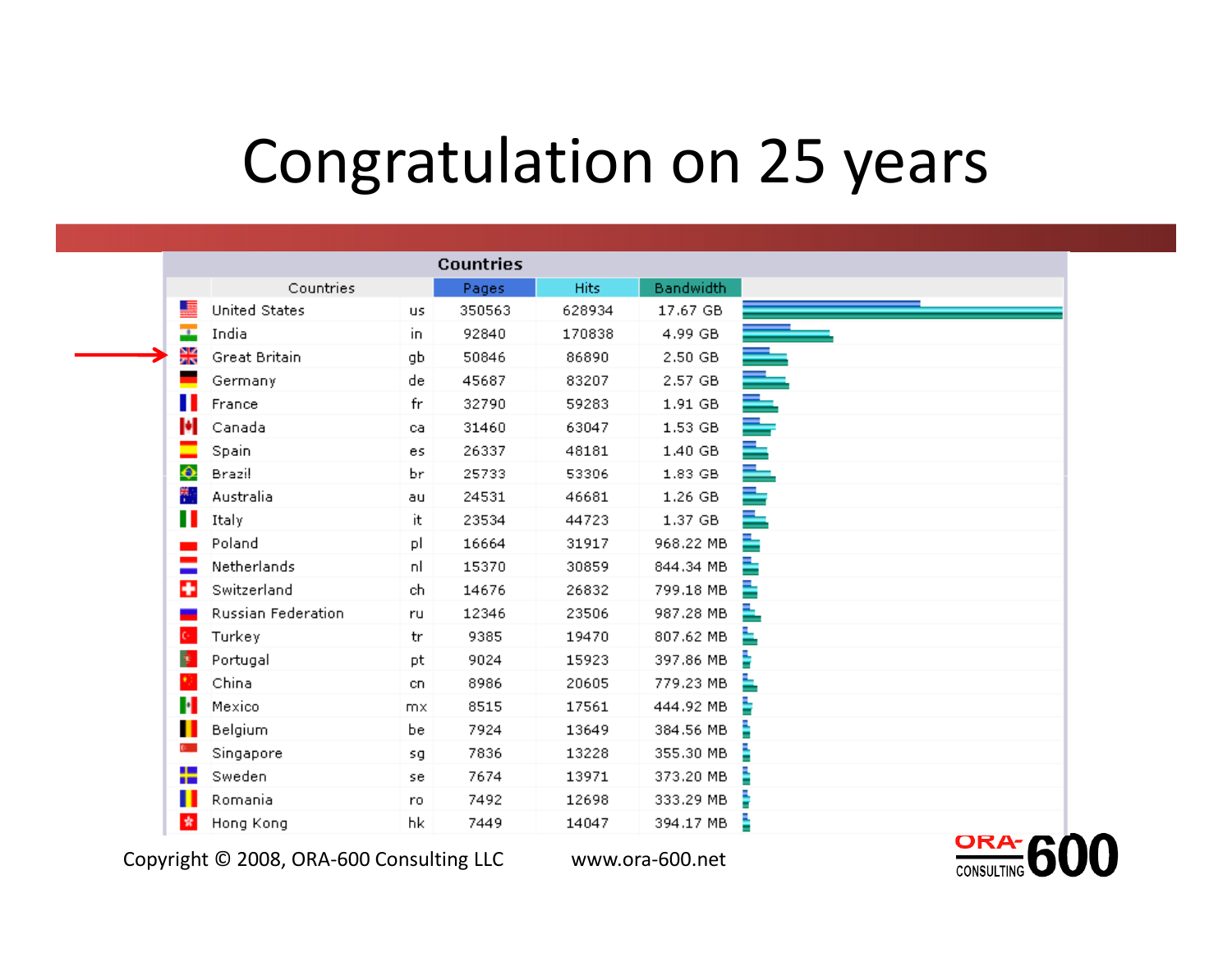#### and thank you for the warm welcome



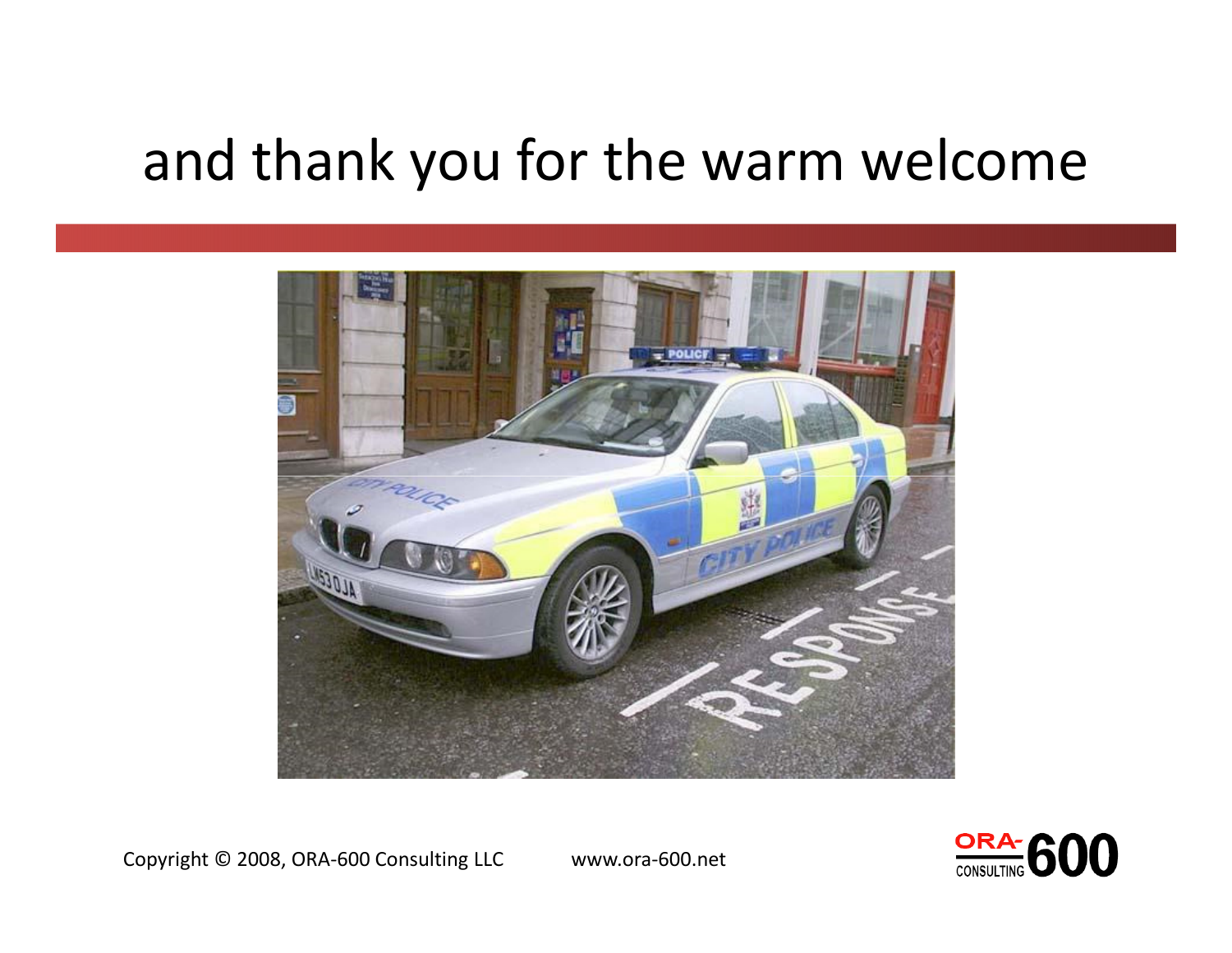## Oracle's Focus

- Data Center Failures
	- $-$  Data Guard, Streams, CDC
- Server Failure
	- RAC
- Storage Failure
	- ASM
	- – $-$  Resumable Transactions
- Human Error
	- $-$  Flashback & Transaction Back-out
- And when all nothing else will suffice
	- RMAN

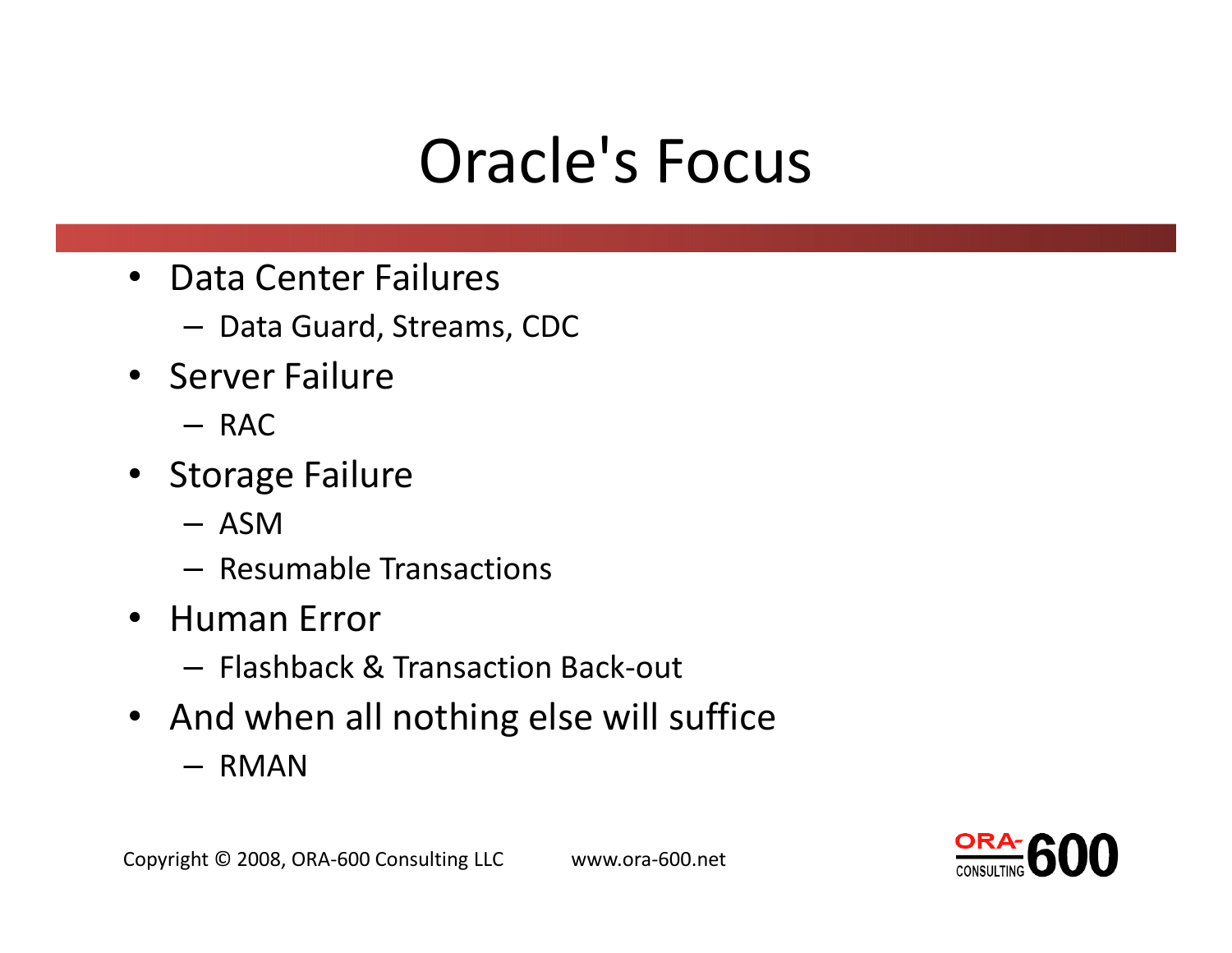## Problem Profiles

- • Hangs
	- – $-$  Single-session
	- –Multi-session
	- –Whole instance
	- –Multi-instance
- Spins
	- Server process
	- – $-$  Background process
- Crashes
	- – $-$  Session/server/process
	- –Whole instance
	- ORA-600, ORA-7445
- Corruption/data loss
	- –— Files
	- –— Blocks
	- –— Logical
	- –— Diabolical

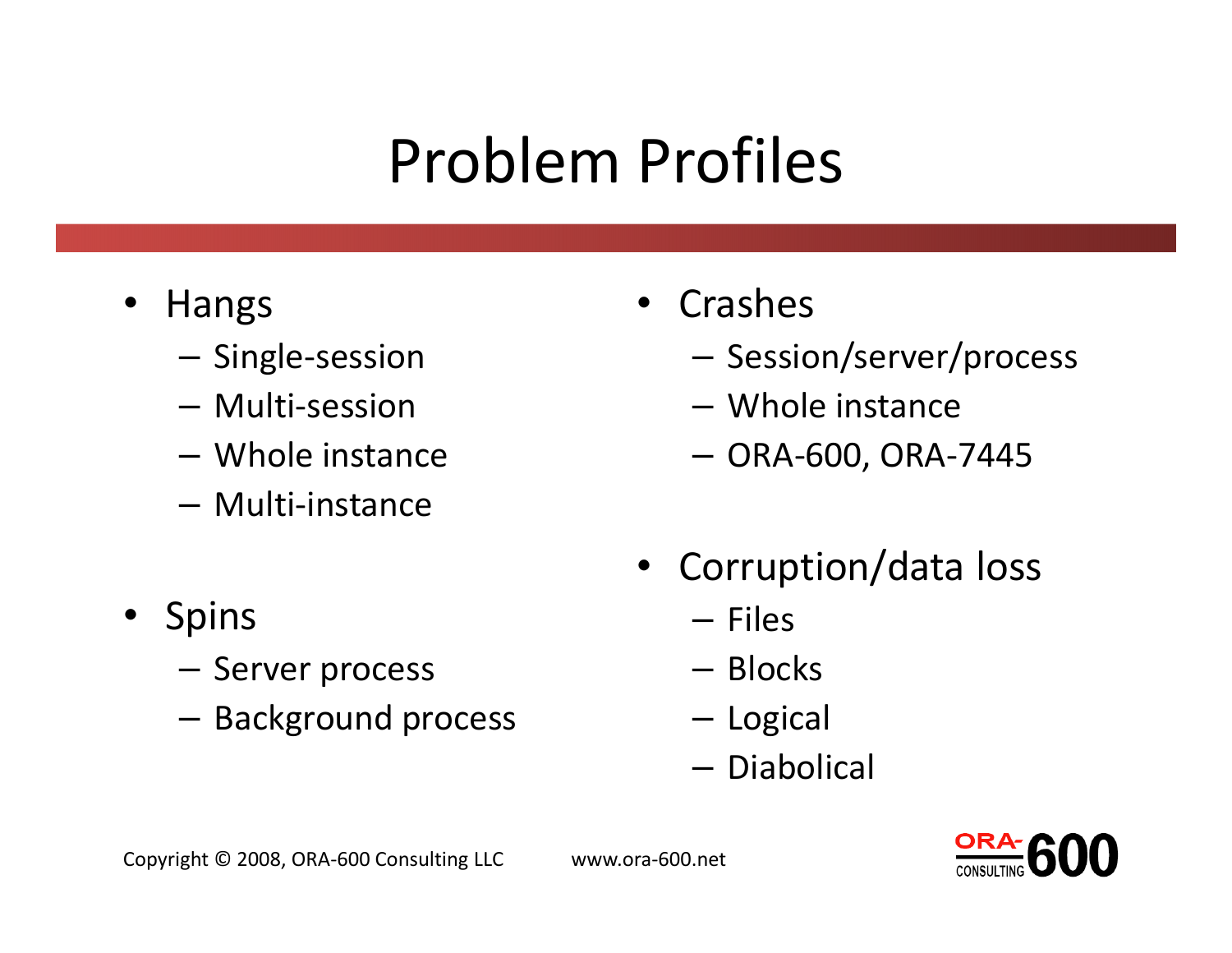#### Rationale

- Substitute for real-world ordeals
- Hard to find good troubleshooters
- High cost of outages
- •Opportunity for improvement
- $\bullet$  Obscurity of diagnostic skills
	- Not a standard DBA skill
	- $-$  Not well documented
- Inadequacy of Oracle Support Services first-line
- •Fun, exciting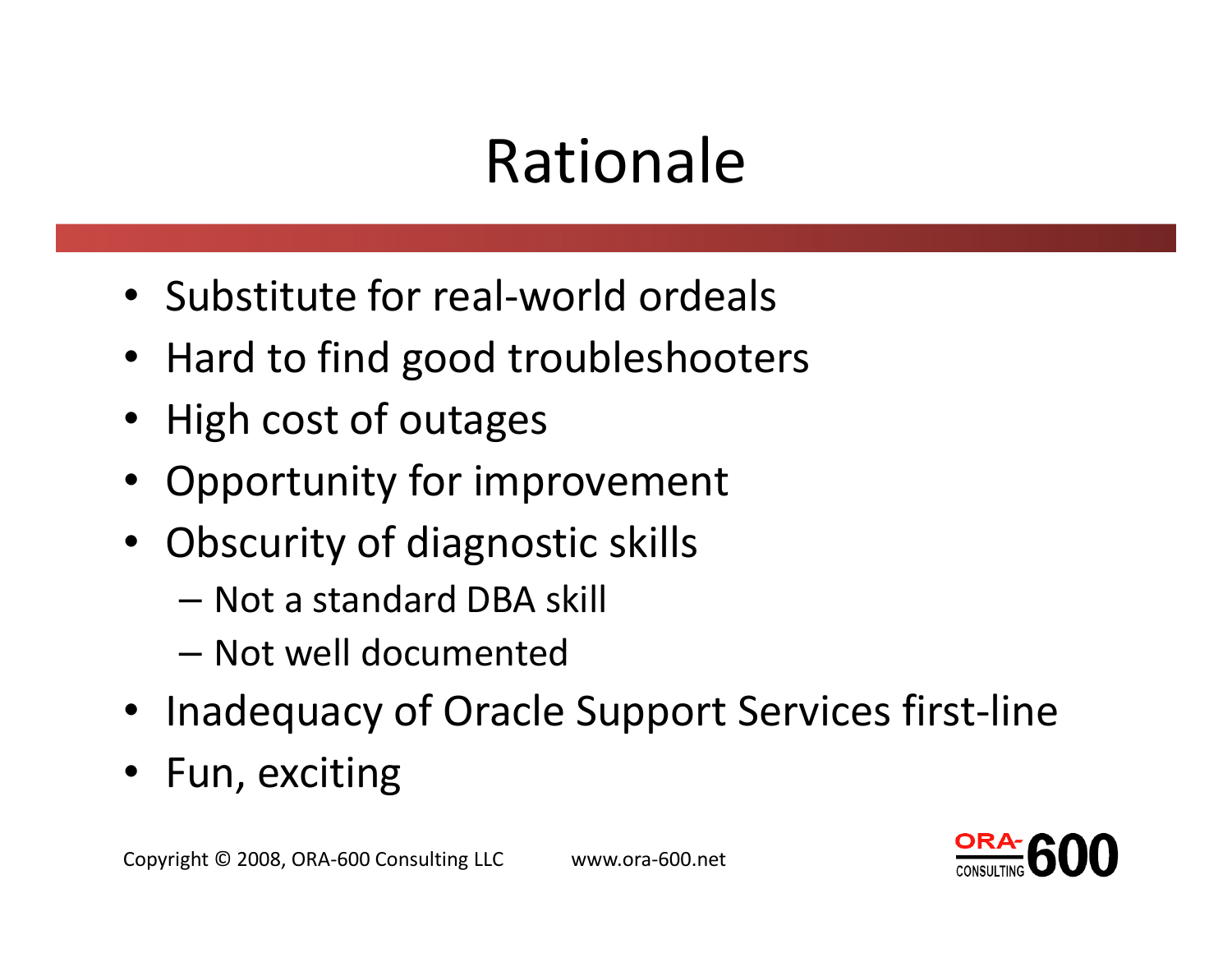#### Can They Break It?





Copyright © 2008, ORA-600 Consulting LLC www.ora-600.net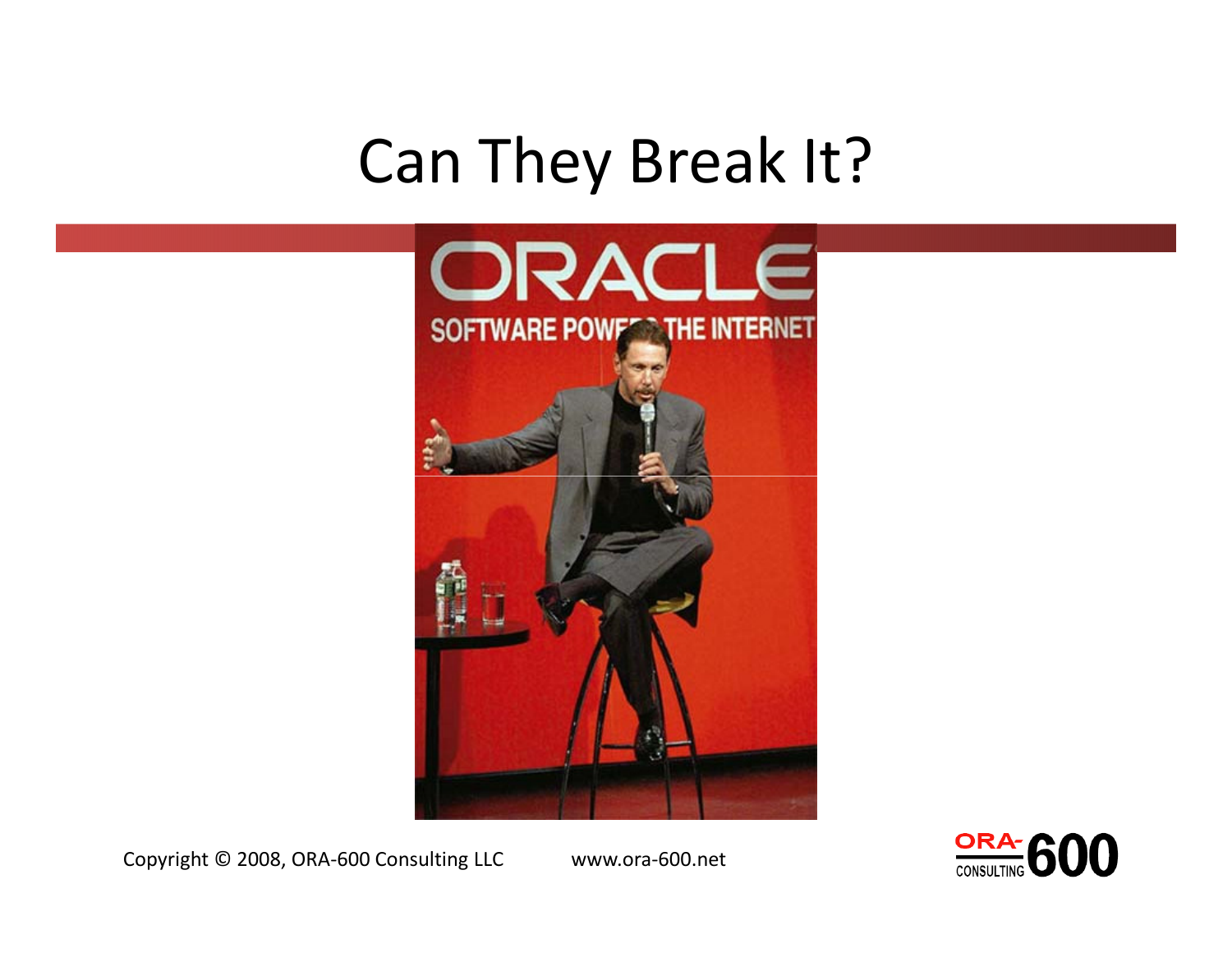#### Yes We Can!

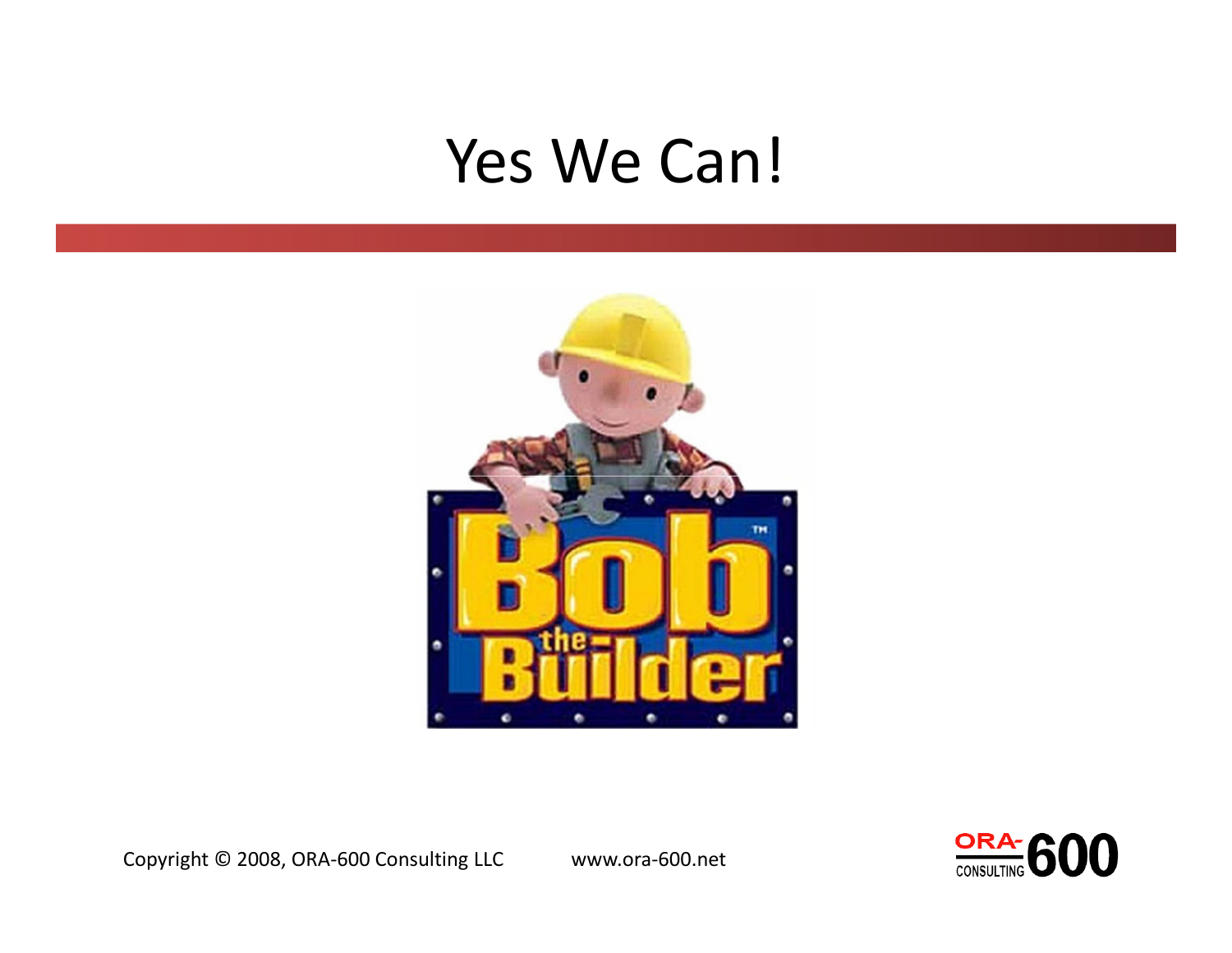## Inducing Load

- Need a realistic load to induce hangs, etc.
- Resource contention is a problem of concurrency
- Under load, problems get worse
- Helps find scaling limits of a system
- An inactive site is no excuse for not learning
- Many recent options available

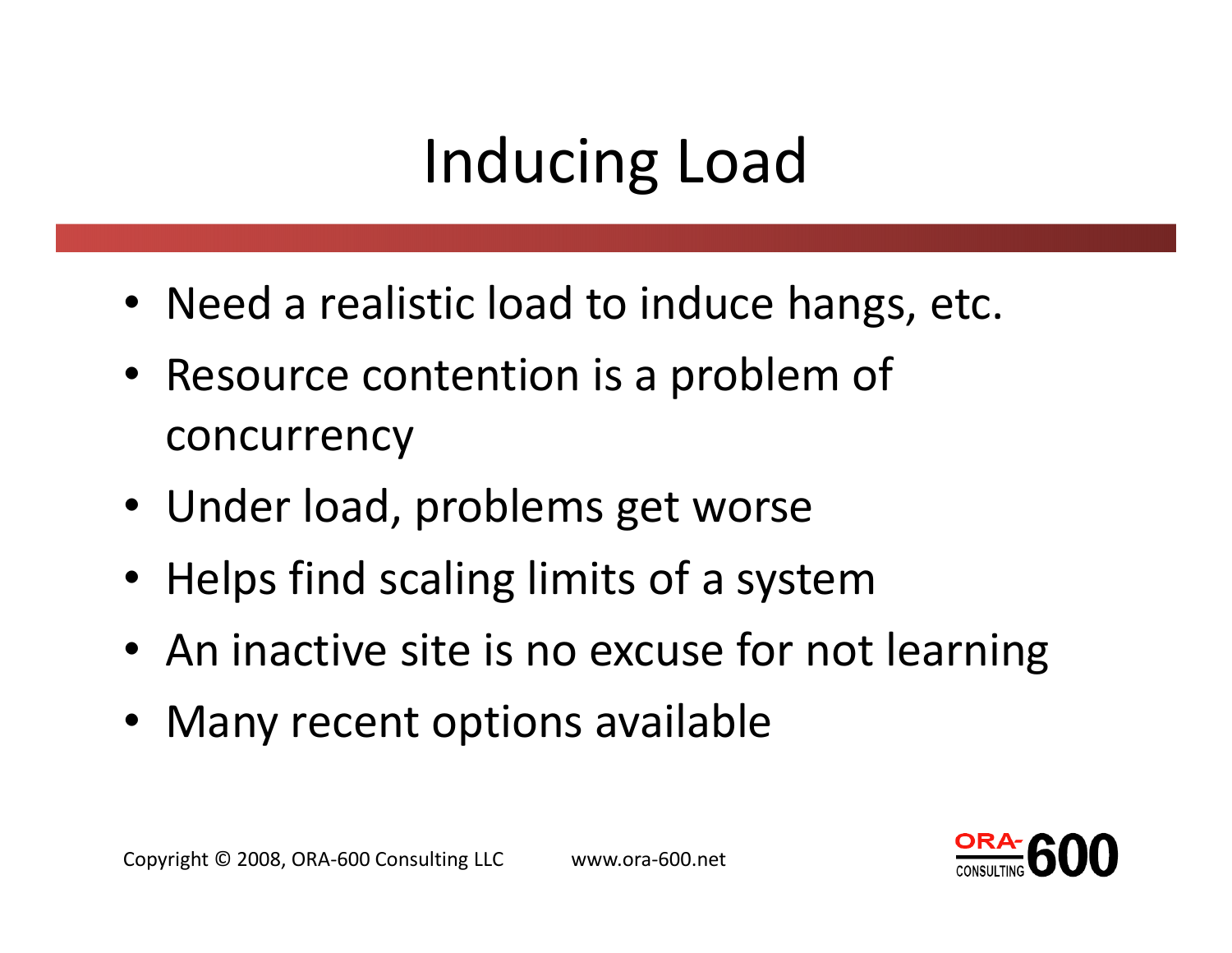## Induced Load: Options

- Generated workload
	- –Can be turned up to exhaust server resources
- Recorded workload
	- and the state of the state Your application's true load
	- – $-$  Less opportunity to ratchet up
- Application service loaders
	- – $-$  HP LoadRunner, OpenSTA
- Database-only loaders
	- –Database Replay, HammerOra, Swingbench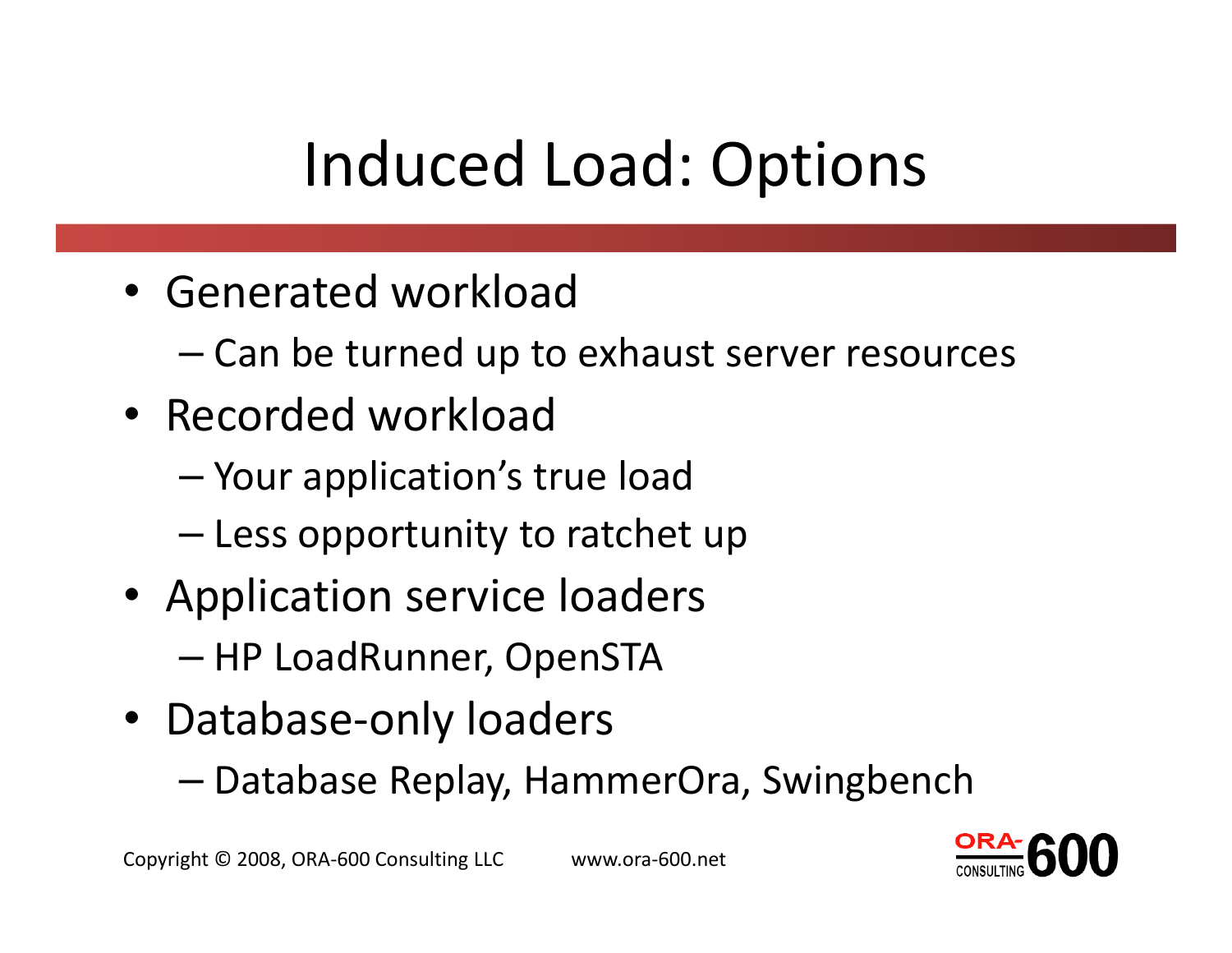## Swingbench

- Open-source tool by Dominic Giles (Oracle UK)
- Synthetic load harness
- Useful canned workloads
	- and the state of the state – Order Entry
	-
- 
- 
- Colling Circle<br>
 Possible to roll your own workload<br>
 Quick and easy to set up<br>
 <u>http://www.dominicgiles.com/swingbench</u><br>
 http://www.dominicgiles.com/swingbench<br>
 Copyright © 2008, ORA-600 Consulting LLC<br>
 WWW.ora-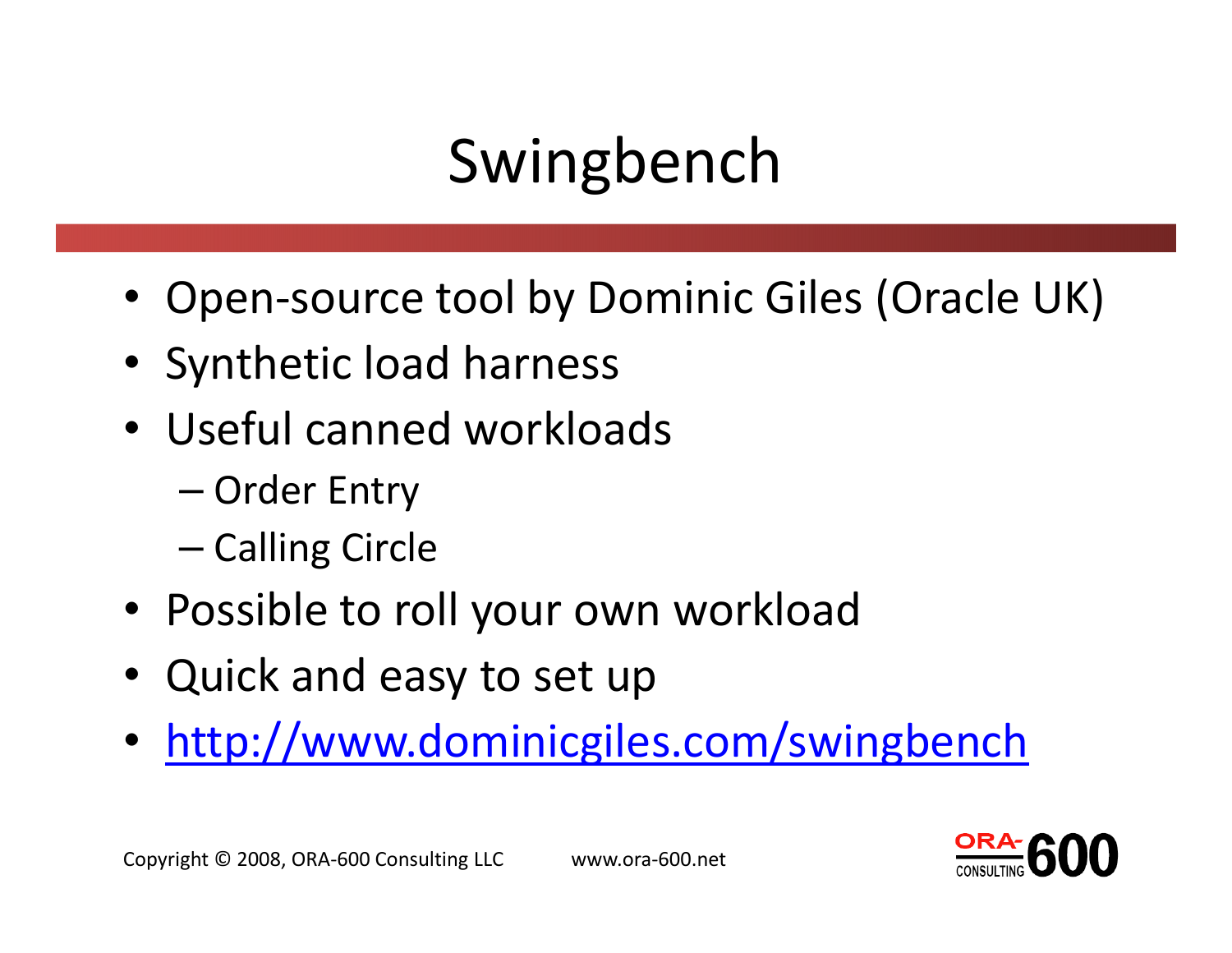## Database Replay

- Part of 11g Real Application Testing
- Capture from earlier versions

–9.2.0.8, 10.2.0.3, 10.2.0.4

- Allows workload to resemble real application
- Allows subsetting by user, app, etc.
- Premium option
- Primarily for change assurance

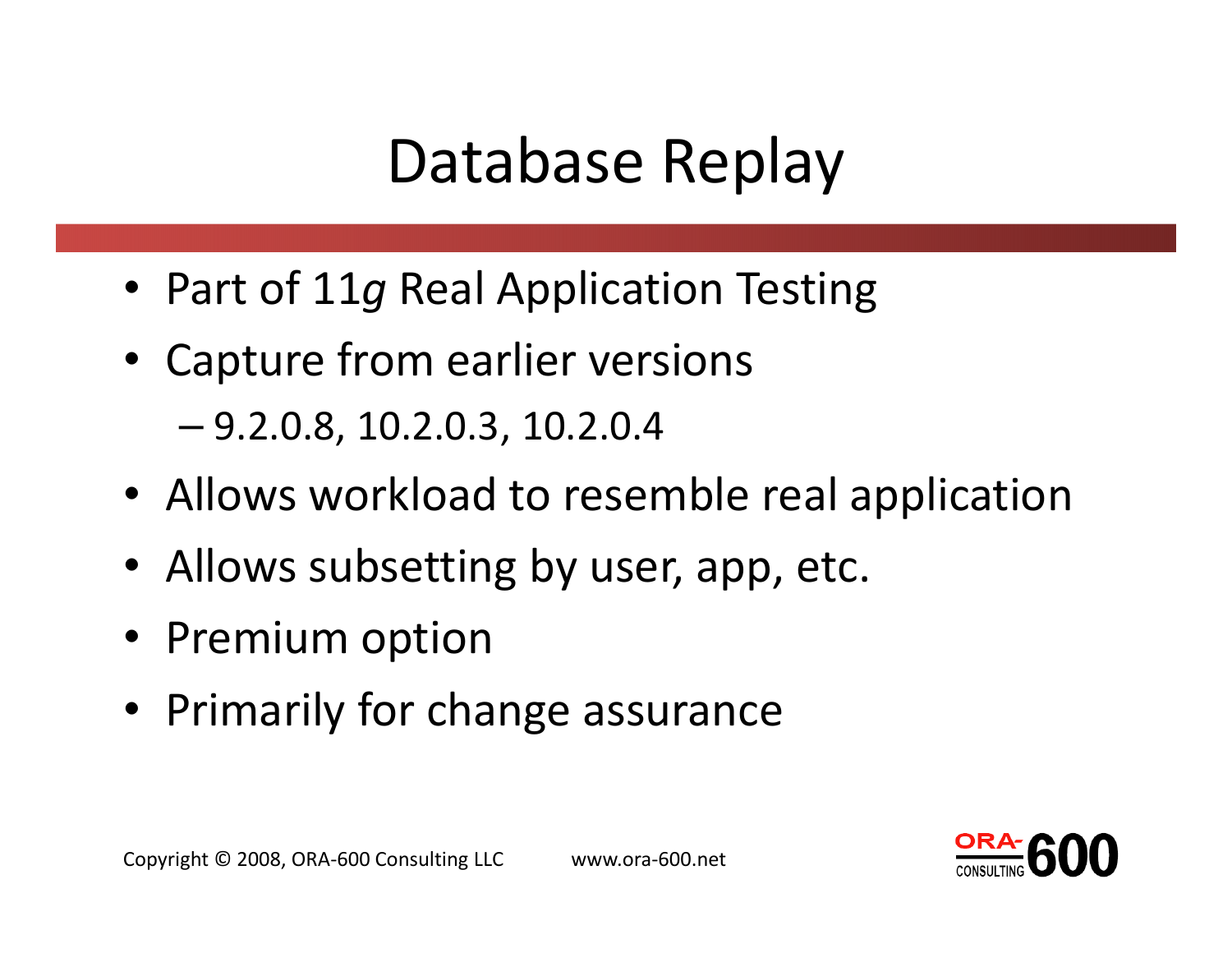- One or more sessions getting "stuck"
- Really means waiting on something
	- A single hanging session can hold resources required by others so it can cascade
- Locks, latches, I/O, object serialization
- Hanging sessions may be holding resources needed by others
- Work ethic of waits: Don't ignore waits
- Long (legitimate) waits vs. hangs
	- Oracle's view
	- $-$  ( lictomaric — Customer's view

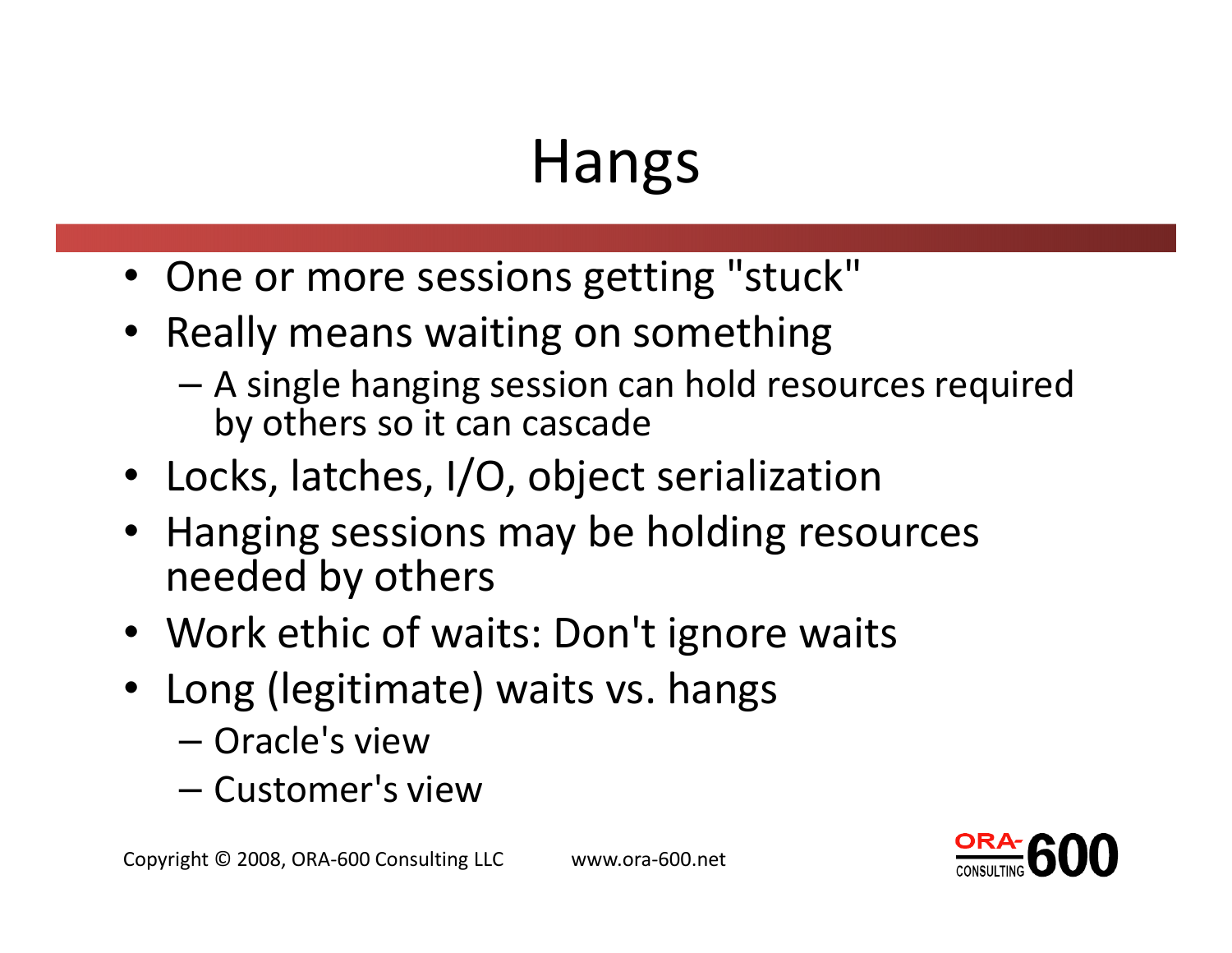- Oracle's View
	- – $-$  Defined by Oracle's new 11g's Hang Detection
	- –- Requires a chain of internal resources recognized by their tool and extending beyond three waiters**SELECT COUNT(\*) FROM v\$wait\_chains;**
- Customer's View
	- –— Not as stringent
	- –— Can you work? If not it is a hang!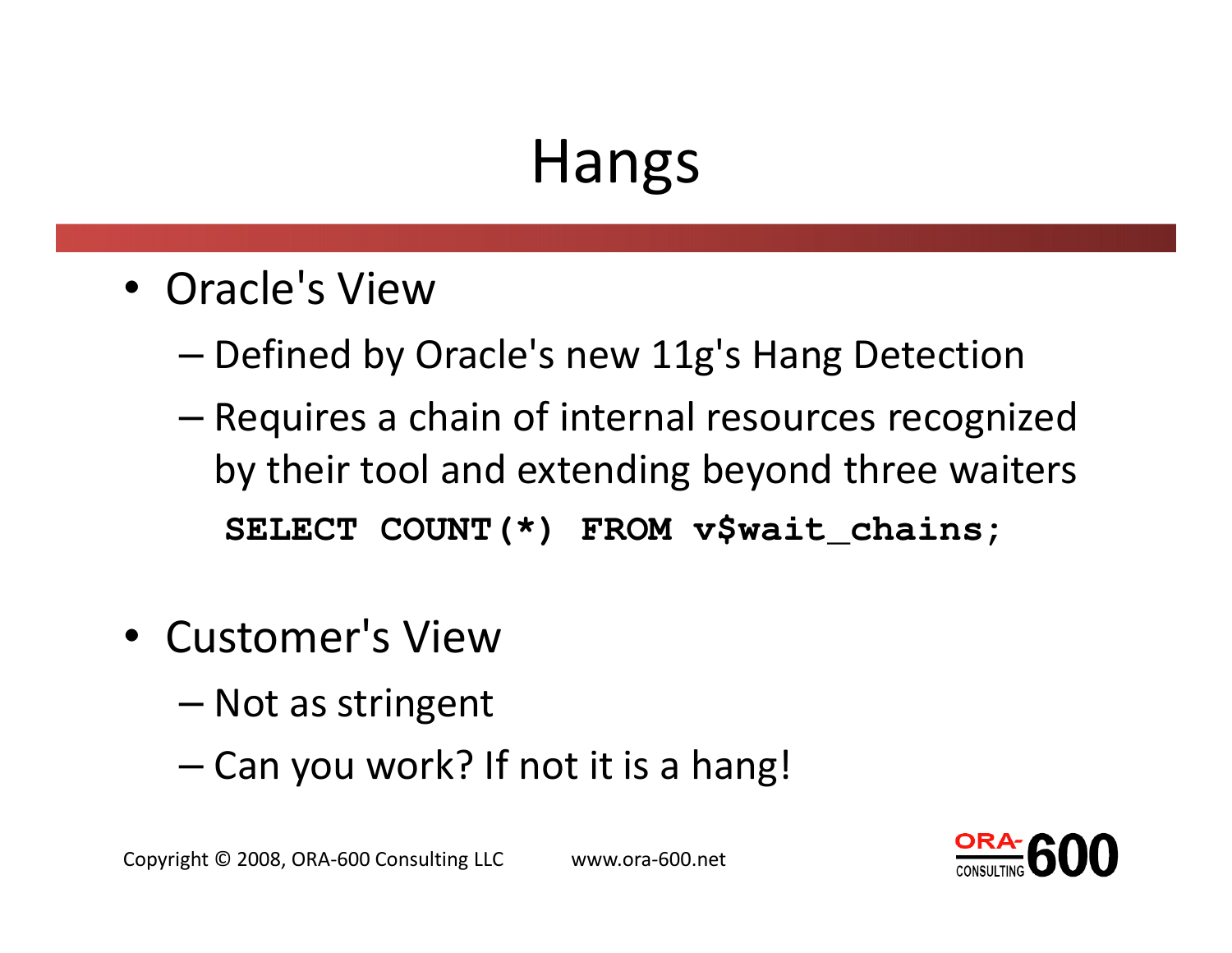SQL> SELECT state, wait\_time, seconds\_in\_wait

2 FROM v\$session\_wait;

| STATE             |                  | WAIT_TIME SECONDS_IN_WAIT |
|-------------------|------------------|---------------------------|
|                   |                  |                           |
| WAITED SHORT TIME | $-1$             |                           |
| WAITING           | $\left( \right)$ | 2807                      |
| WAITING           | O                | 3                         |
| WAITING           | Ω                | 10                        |
| WAITING           | ∩                | 2                         |
| WAITING           | ∩                | 175                       |
| WAITING           |                  | 10                        |
| WAITING           | ∩                |                           |
| WAITING           | ∩                | 1007                      |
| WAITING           |                  | 167                       |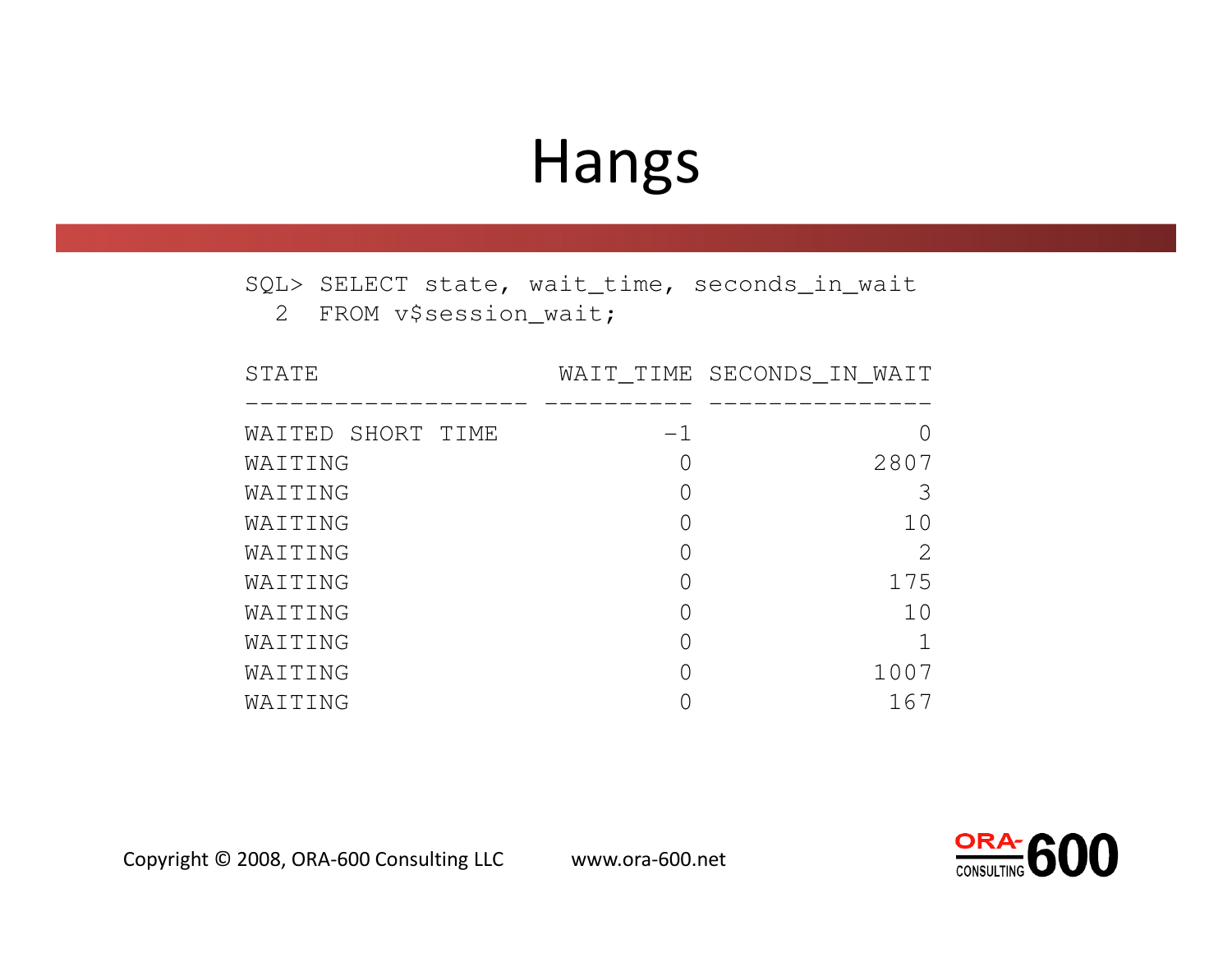- If more than 1 second they are not real wait time 0, 1, 2, is a decoded value related to state
- If wait\_time is -1 seconds\_in\_wait must be 0 or its lying
- One or more sessions in non-idle or non-instrumented waits

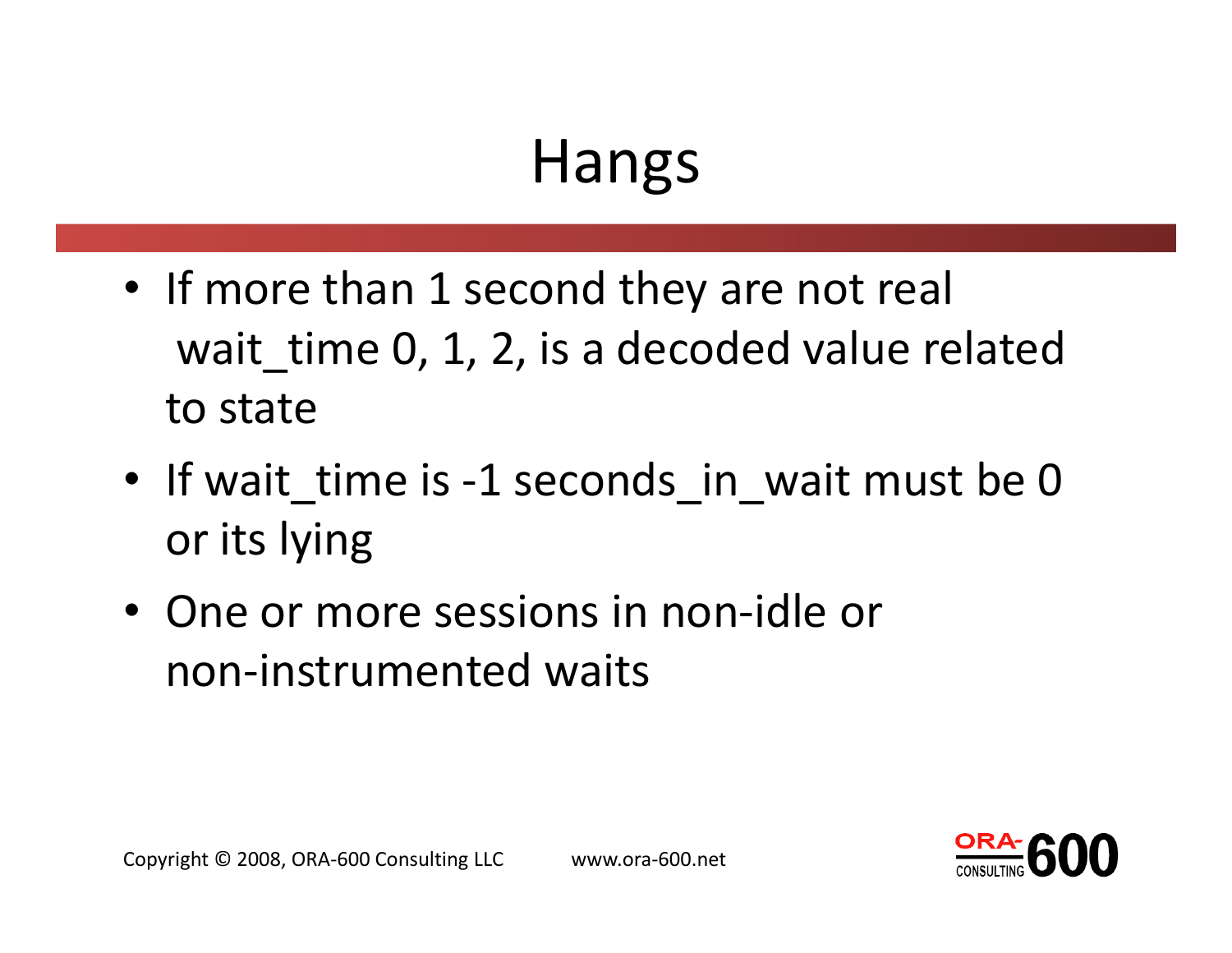#### Whole – Instance Hang

• Hang I/O calls by processes that can't time out

```
root@dbhost# mount -F nfs -o rw \
           localhost:/opt/oracle/oradata/od08/bct /mnt/orabct
```
**SYS> alter database enable block change trackingusing file '/mnt/orabct/bct.ora';**

**user@dbclient\$ ./charbench**

**root@dbhost# /etc/init.d nfs.server stop**

**SYS> column program format a15 truncSYS> column event format a45 SYS> select sid, program, event, state, seconds\_in\_wait, blocking\_sessionfrom v\$session where type != 'BACKGROUND';**

• CTWR holds resources needed by running sessions

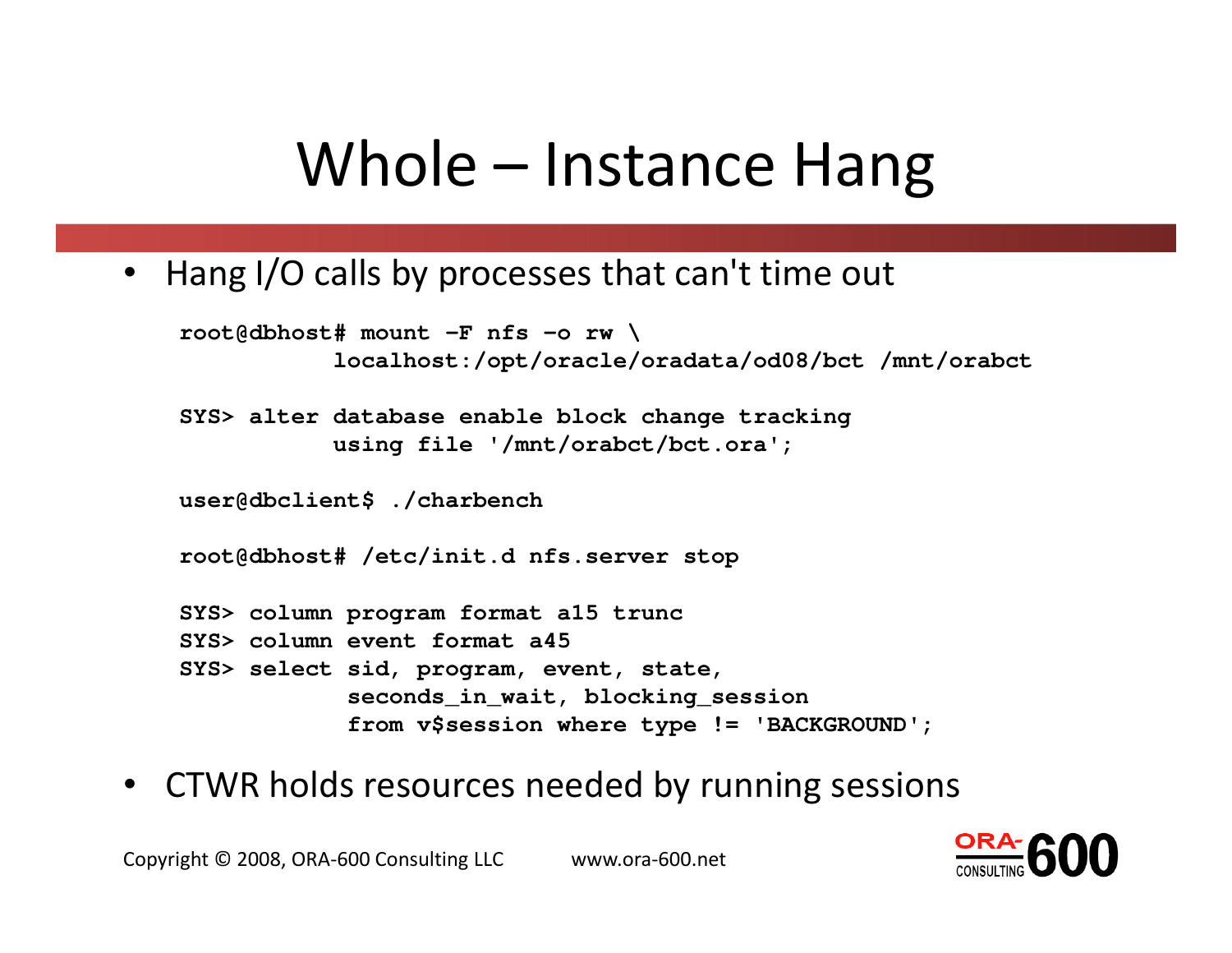# Spins

- Endless loops
- Any process consuming 99+% of CPU and not doing useful work
- Process may be hanging or not
- Found with top or ps
- If hanging may be holding resources needed by others

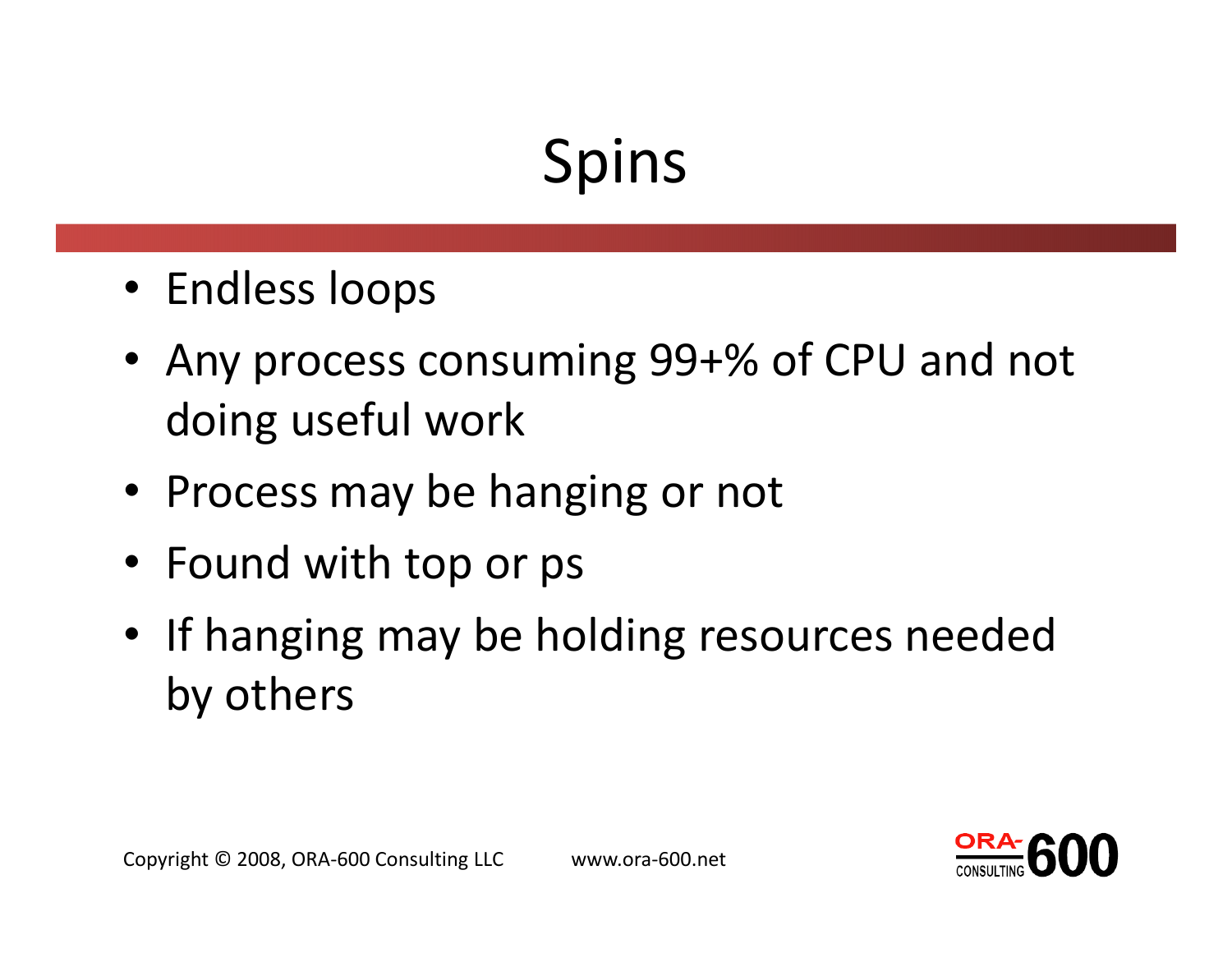## Spins

• One place to look:

```
SELECT sid, event, state, seconds_in_wait
from v$session
where type <> 'BACKGROUND'ORDER BY by 4;
```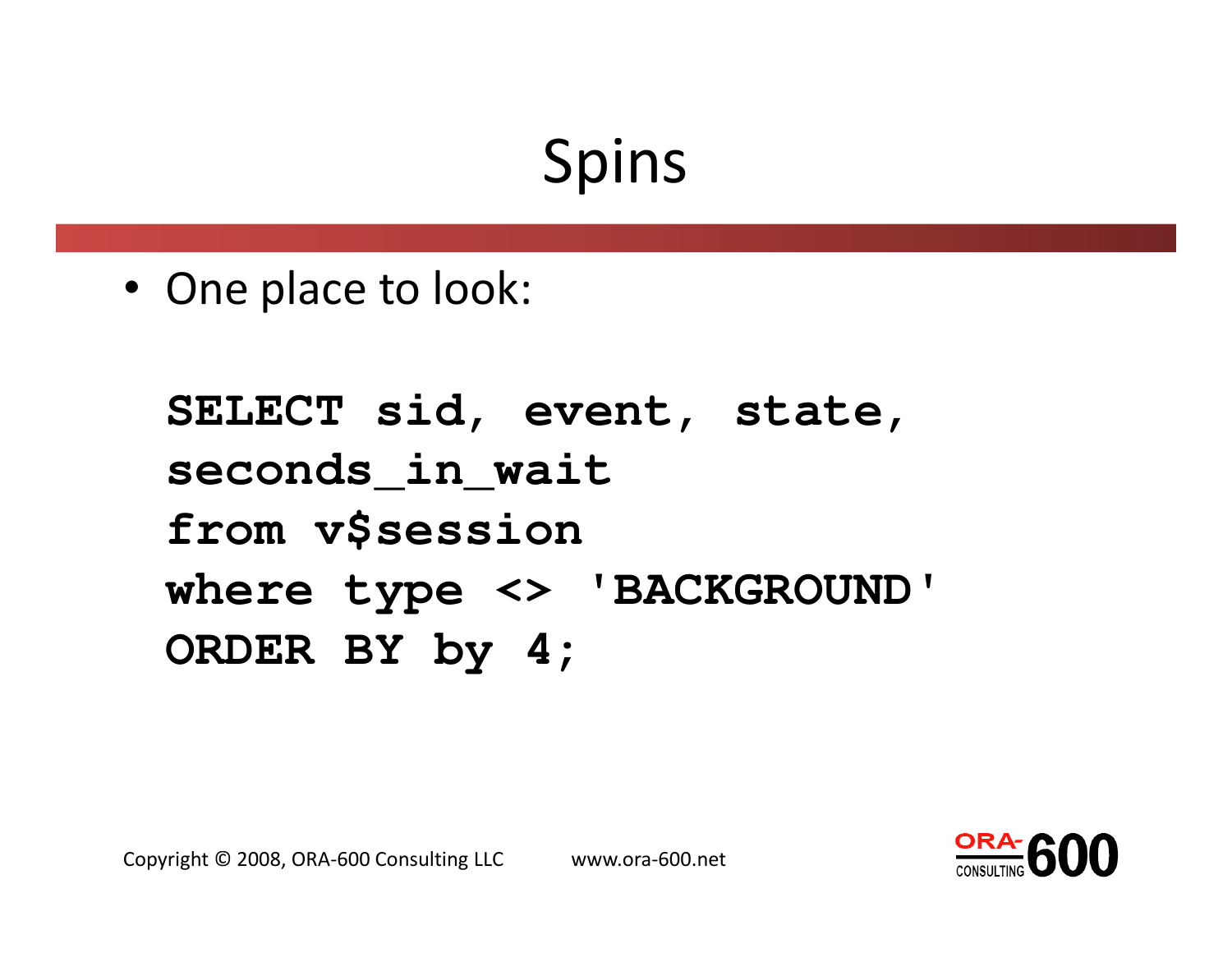#### Server Process Spins

• Hang and spin in regular expression search

**SQL> select 1 from dual where regexp\_like(' ','^\*[ ]\*a');**

**oracle@dbhost\$ ps -eo <sup>p</sup>id,pcpu,args | sort -n +1 | tail -10**

**SQL> @waits**

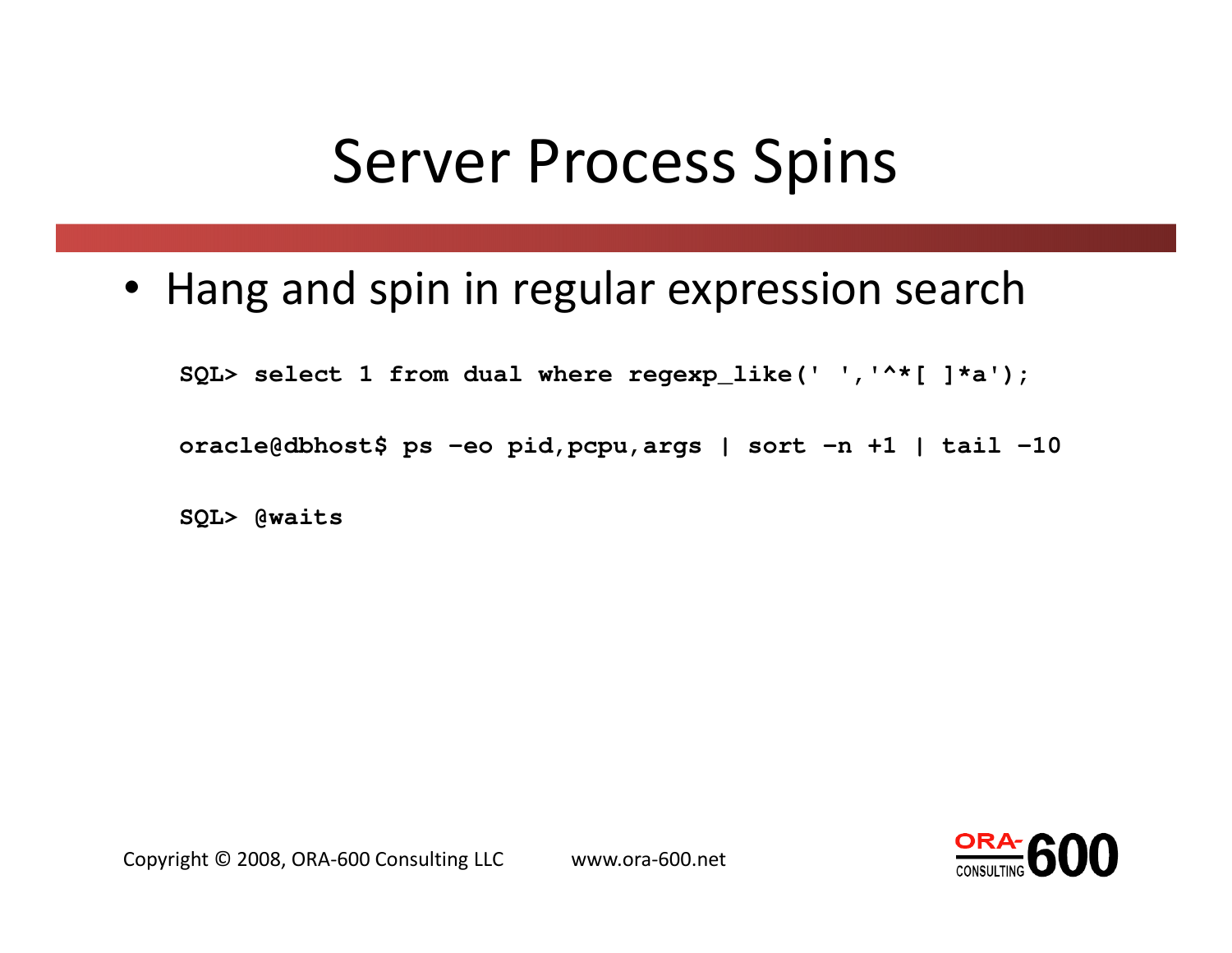#### Background Process Spins

• Spinning background procs can't always be killed without terminating the instance

```
oracle@db02$ ps -eo pid,s,args | grep ora_arc
oracle@db02$ kill -STOP `ps
-eo pid,args | grep ora_arc
\
| grep -v grep | awk '{print $1}'`
oracle@db02$ ps -eo pid,s,args | grep ora_arc
SQL> select group#, sequence#, archived, status from v$logorder by sequence#;
SQL> alter system switch logfile;
SQL> alter system switch logfile;
SQL> alter system switch logfile;
oracle@db02 $ ps -eo pid,pcpu,args | sort -n +1 | tail -10
SQL> column event format a45
SQL> select event, state, seconds_in_wait from v$session
     where type = 'BACKGROUND' and program like '%LGWR%';
```
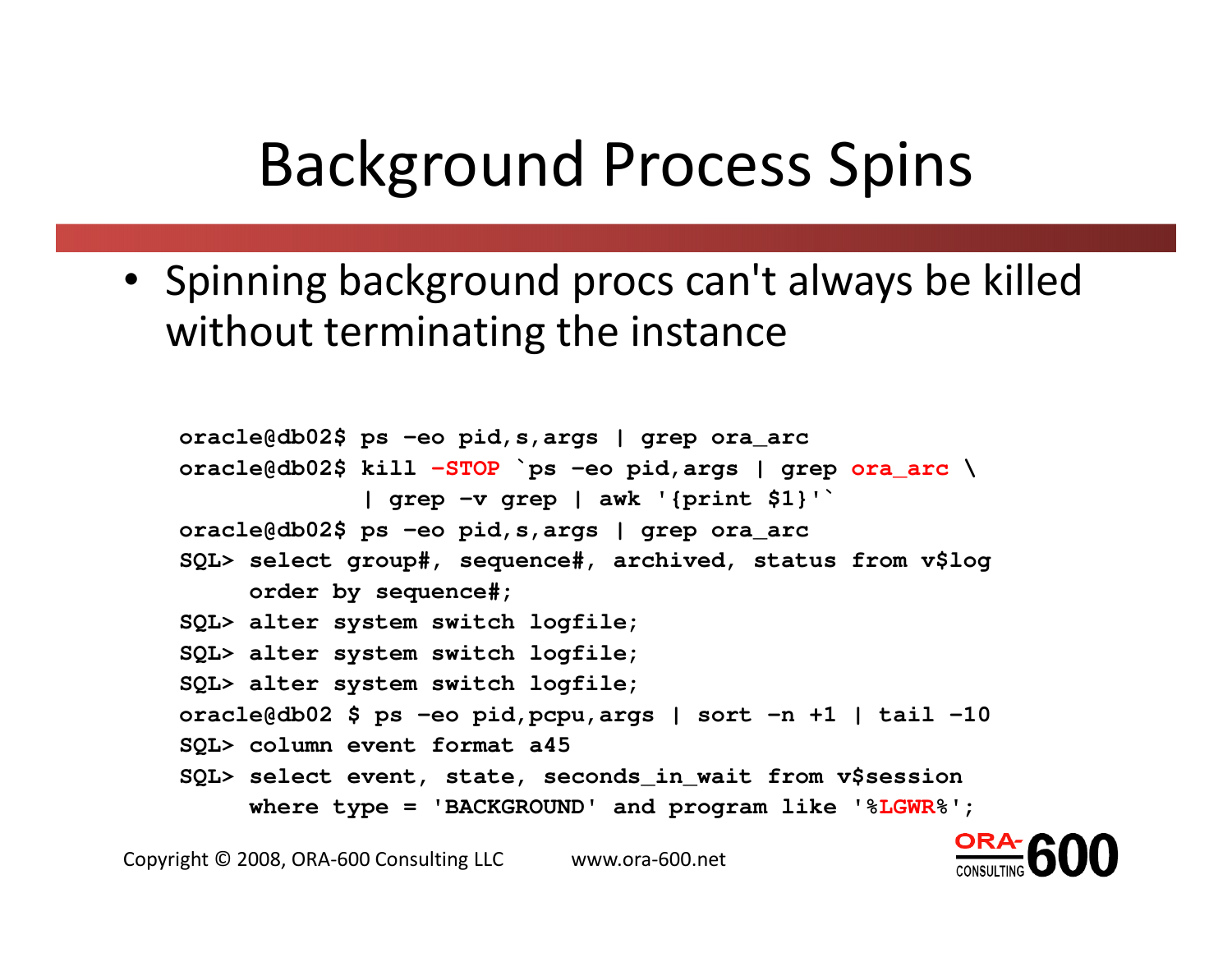## Crashes

- Server processes that exit abnormally
- For example:
	- ORA-03113
	- ORA-00600
		-
		-
		-
	-
- Not always emergencies might be a harmless bug<br>
 Don't panic / look in metalink / perhaps open an SR /<br>
 But does not necessarily equal corruption or failure<br>
 ORA-07445<br>
 Almost always causes a crash unless it is

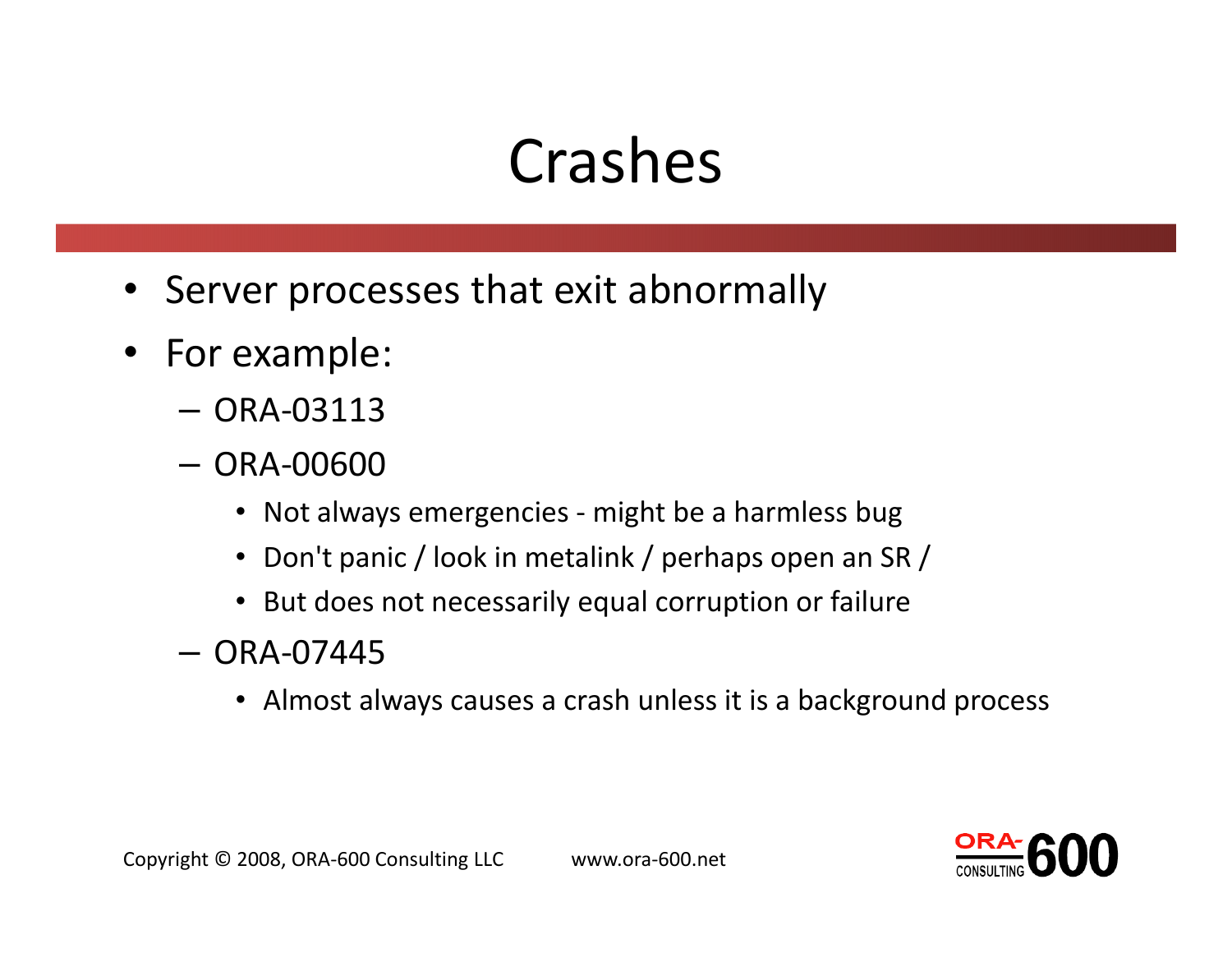## Crashes

- •Usually ORA-00600 and ORA-07445
- $\bullet$ • Single process crash *can* take down whole instance
- $\bullet$  ORA-00600: internal error code, arguments: [] [] [] []
	- – $-$  First argument tells you calling function or numeric identifier
	- Additional arguments provide more information
	-
	-
- Process/session does not always die<br>
 Not necessarily an emergency<br>
 ORA-07445: exception encountered: core dump [] []<br>
 Core dump<br>
 First argument tells you where in the code (10g+)<br>
 Second argument is the signal
	-
	-
	-
	-

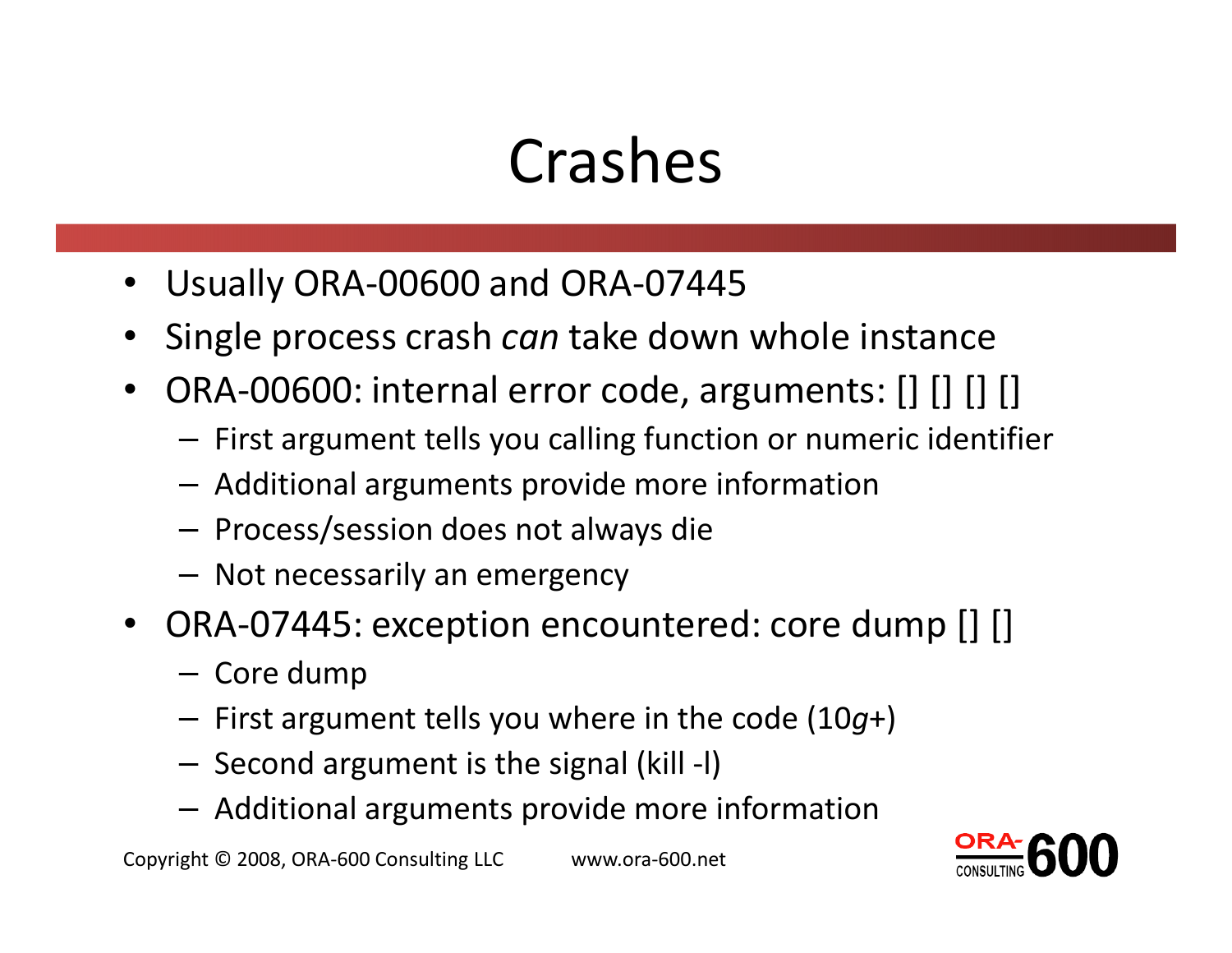### 11g Background Processes Which ones crash the instance?

| <b>Process</b><br><b>Name</b> | <b>Description</b>                    | <b>Process</b><br><b>Name</b> | <b>Description</b>                      |
|-------------------------------|---------------------------------------|-------------------------------|-----------------------------------------|
| <b>ACMS</b>                   | Atomic controlfile to memory server   | <b>MMNL</b>                   | <b>Manageability Monitor Process 2</b>  |
| <b>ARCn</b>                   | <b>Redo log archivers</b>             | <b>MMON</b>                   | <b>Manageability Monitor Process</b>    |
| CIQn                          | Job scheduler coordinator             | <b>PING</b>                   | <b>Interconnect latency measurement</b> |
| <b>CKPT</b>                   | <b>Checkpoint</b>                     | <b>PMON</b>                   | <b>Process monitor</b>                  |
| Dnnn                          | <b>Dispatchers</b>                    | <b>PSPn</b>                   | <b>Process spawners</b>                 |
| <b>DBRM</b>                   | <b>Resource manager process</b>       | Qnnn                          | <b>Queue cleanup processes</b>          |
| <b>DBWn</b>                   | <b>Database writer processes</b>      | <b>QMNC</b>                   | <b>Queue coordinator</b>                |
| DIA0                          | Diagnosibility process 0              | <b>RECO</b>                   | <b>Distributed recovery process</b>     |
| <b>DIAG</b>                   | <b>Diagnosibility coordinator</b>     | <b>RMSn</b>                   | <b>RAC management server</b>            |
| <b>FDBA</b>                   | Flashback data archiver process       | <b>RVWR</b>                   | <b>Recovery writer</b>                  |
| Jnnn                          | Job scheduler processes               | <b>Snnn</b>                   | <b>Shared servers</b>                   |
| <b>LGWR</b>                   | <b>Redo log writer</b>                | <b>SMCO</b>                   | Space management coordinator            |
| <b>LMDn</b>                   | <b>Global enqueue service daemons</b> | <b>SMON</b>                   | <b>System monitor process</b>           |
| <b>LMON</b>                   | <b>Global enqueue service monitor</b> | <b>VKTM</b>                   | <b>Virtual keeper of time process</b>   |
| <b>MMAN</b>                   | <b>Memory manager</b>                 | <b>Wnnn</b>                   | Space management processes              |

Copyright © 2008, ORA-600 Consulting LLC www.ora-600.net

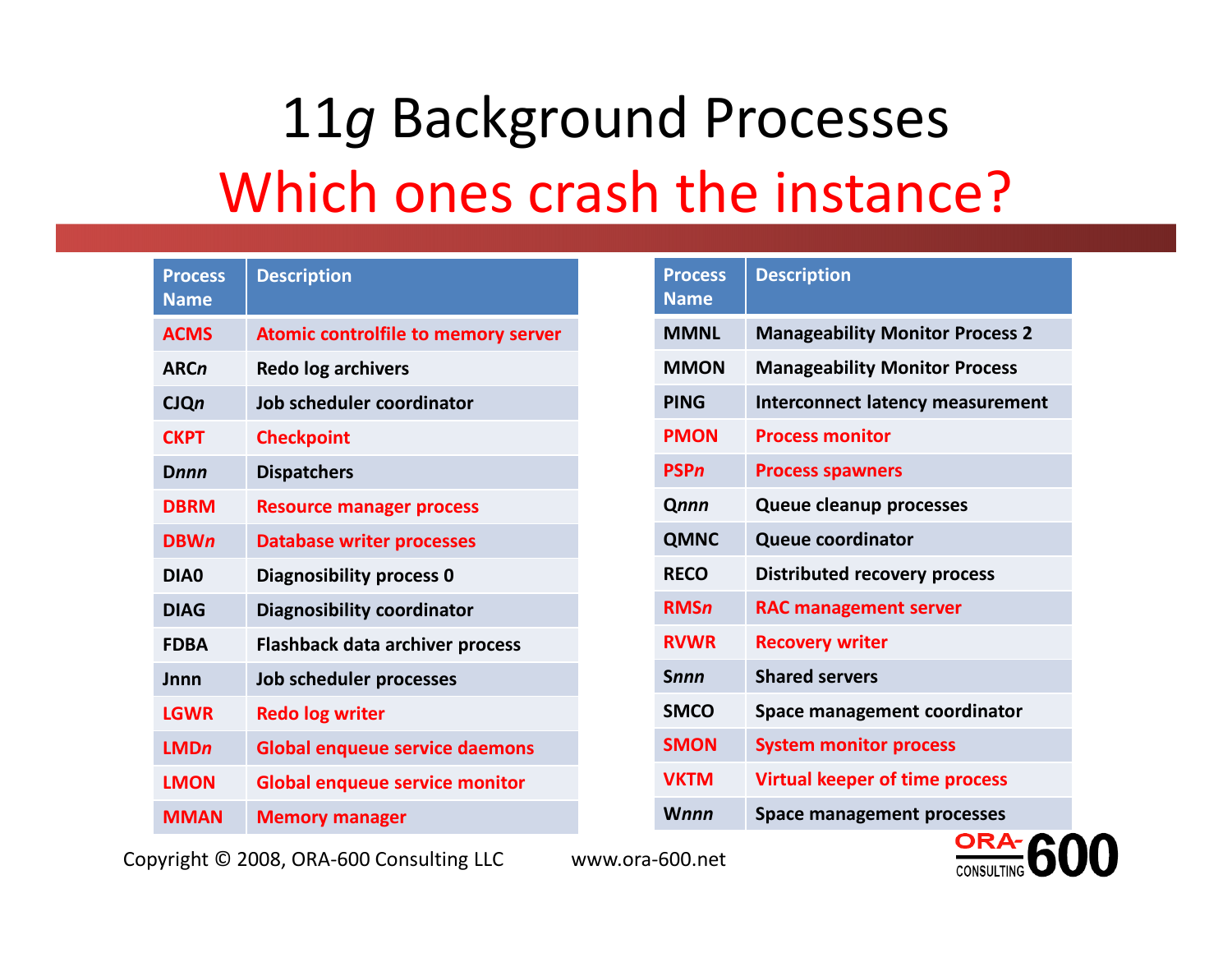#### ORA-00600 Example

• Simplest case in PL/SQL

```
SQL> declarea exception;pragma exception_init(a,-600);
    beginraise a;end;
```
• Nicer, lets you specify the arguments

**SQL> oradebug unit\_test dbke\_test dde\_flow\_kge\_ora ouch! 0 0**

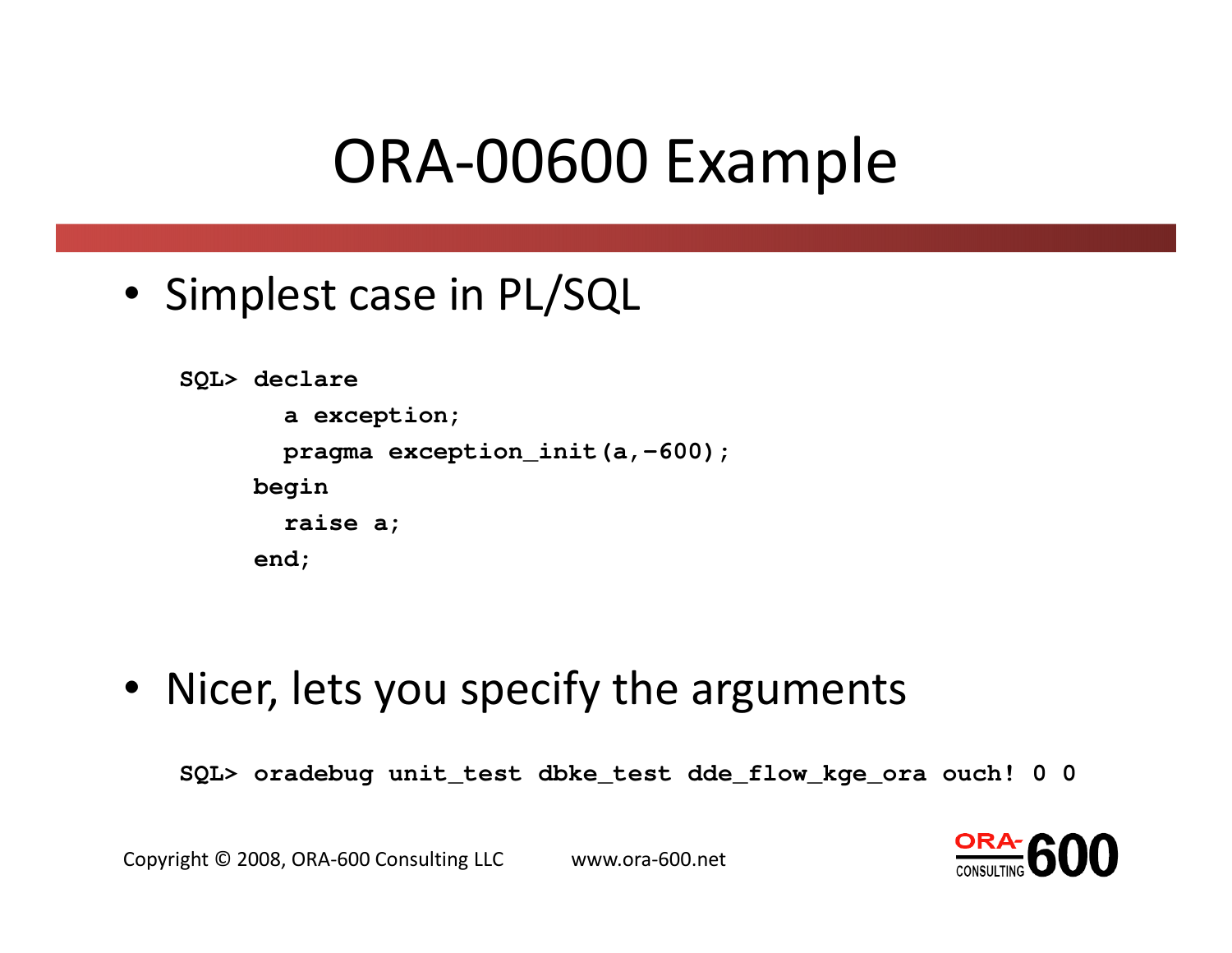## Bug That Raises ORA-00600

• Bug 6073325: SELECT QUERY WITH CONNECT BY PRIOR FAILS WITH ORA-00600 [KKQCBYDRV:1]

```
SQL> select 1
from sys.table_privileges tp, user_objects uo
     where tp.grantee in
       (select 1 from sys.dba_role_privs
connect by prior granted_role = grantee
        start with grantee = 'scott');
```
- Raises ORA-600, but we are still connected
- Not all -600 errors are fatal (most are not)
- Just a unhandled exception no reason to panic

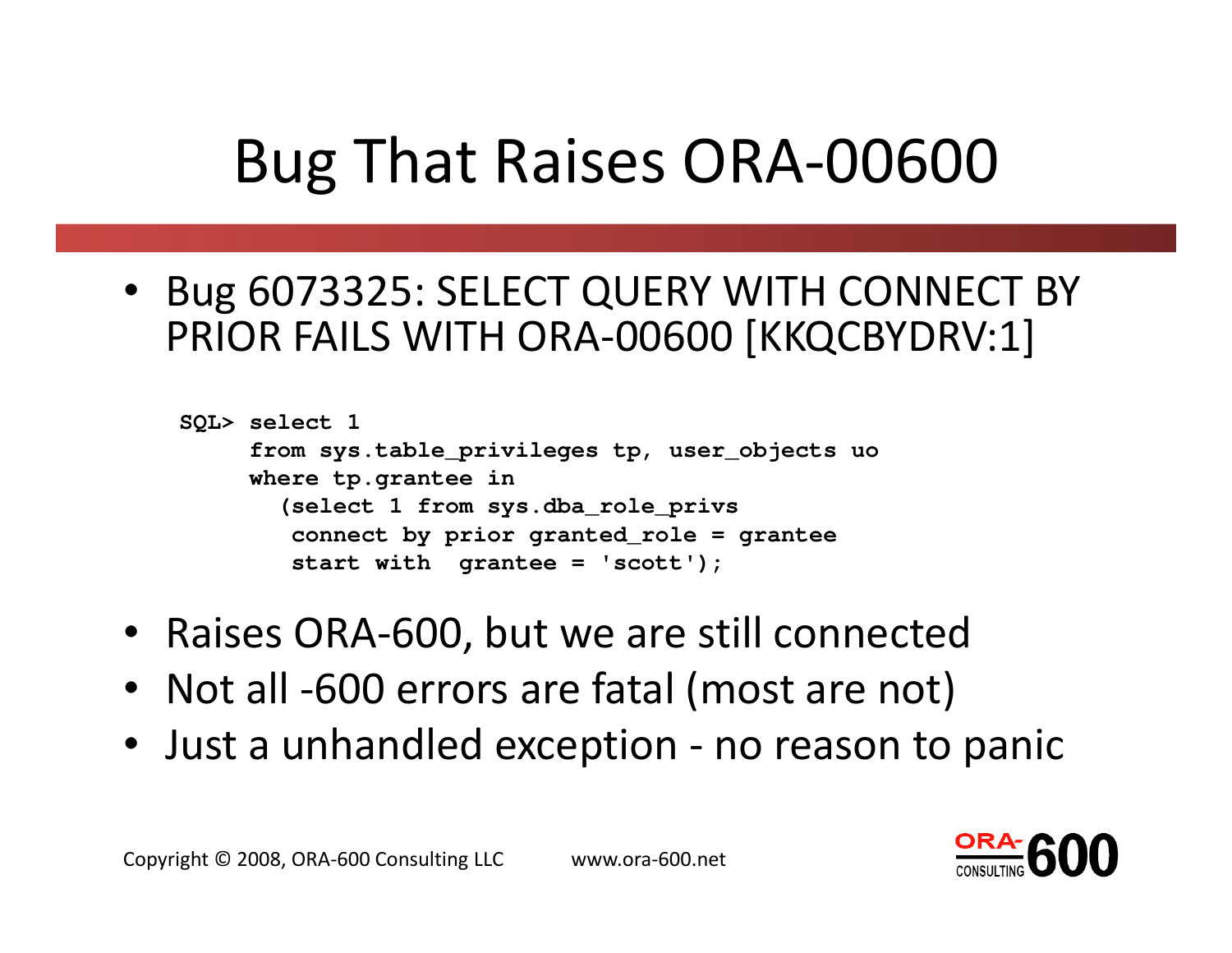#### ORA-07445 Example

• Simplest case: send a signal

```
SQL> select spid from v$process p, v$session s
    where p.addr = paddr
    and sid = sys_context('USERENV','SID');
```
**oracle@db02\$ kill -SEGV 2513**

• Use PL/SQL

```
SQL> declare
a exception;
pragma exception_init(a,-7445);
     begin
raise a;end;
```
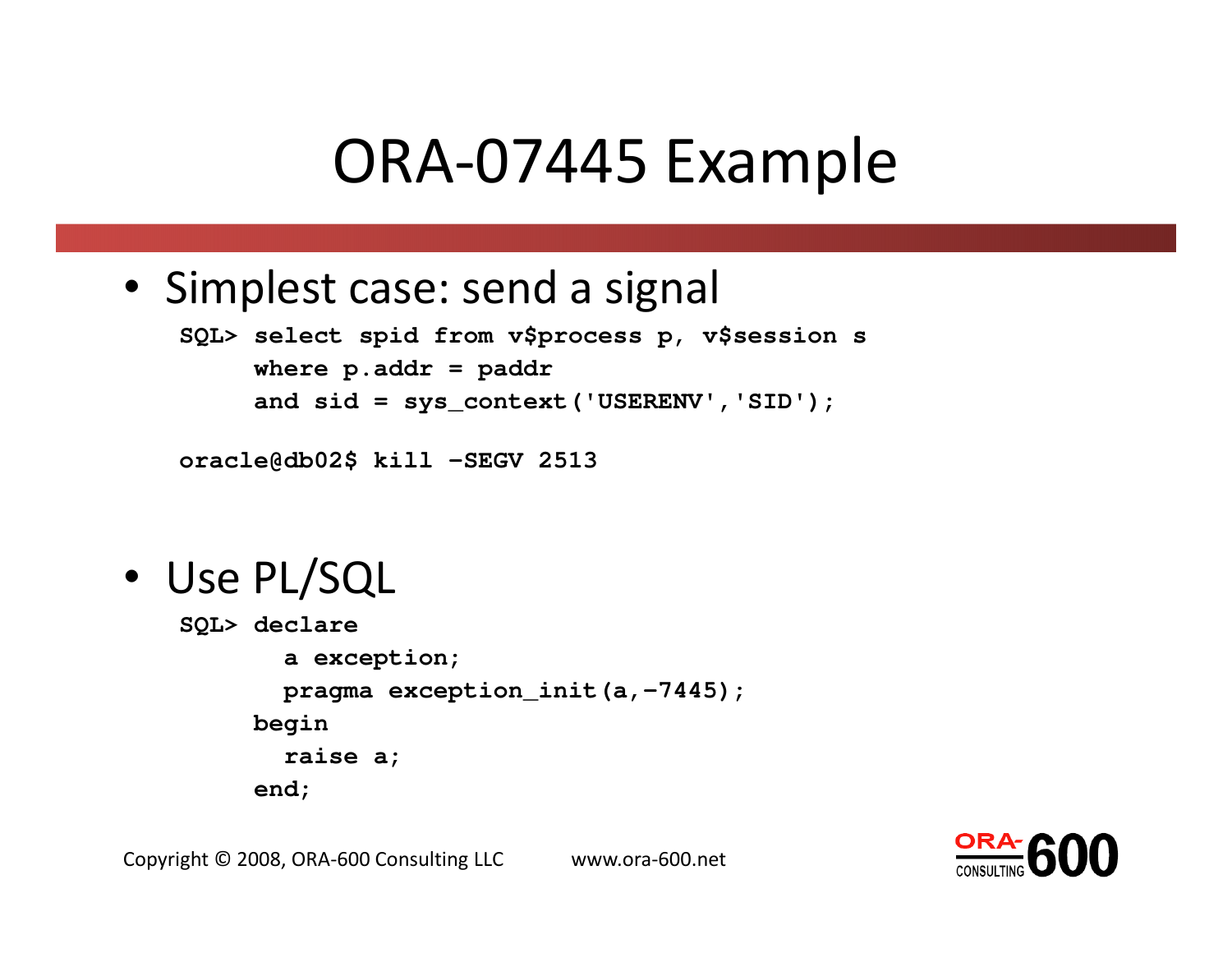## Real ORA-07445 Bug

• Bug 6244173: ORA-07445 IN QEESTRAVERSEEXPR FOR HIERARCHICAL QUERY

```

SQL> create table t2(col1 varchar2(60));SQL> create table t1(c1 varchar2(60),c2 varchar2(1),
c3 varchar2(60),
c4 varchar2(60));SQL> explain plan for
select 1 from t1 a, t2 b ,t1 c
where b.col1 = 'xxslc_department'
     and a.c1 not between c.c3 and c.c4start with a.c2='p'
connect by prior a.c1 between a.c3 and a.c4;
```
- Raises ORA-3113, so we look in alert log…
- Nature of a crashed process to generate a disconnect $\bullet$
- Continued use of dead connection gives app:
	- ORA-3114: Not connected to Oracle
	- ORA-1041: internal error. hostdef extension doesn't exis t
		- oerr ora 1041 Call support!

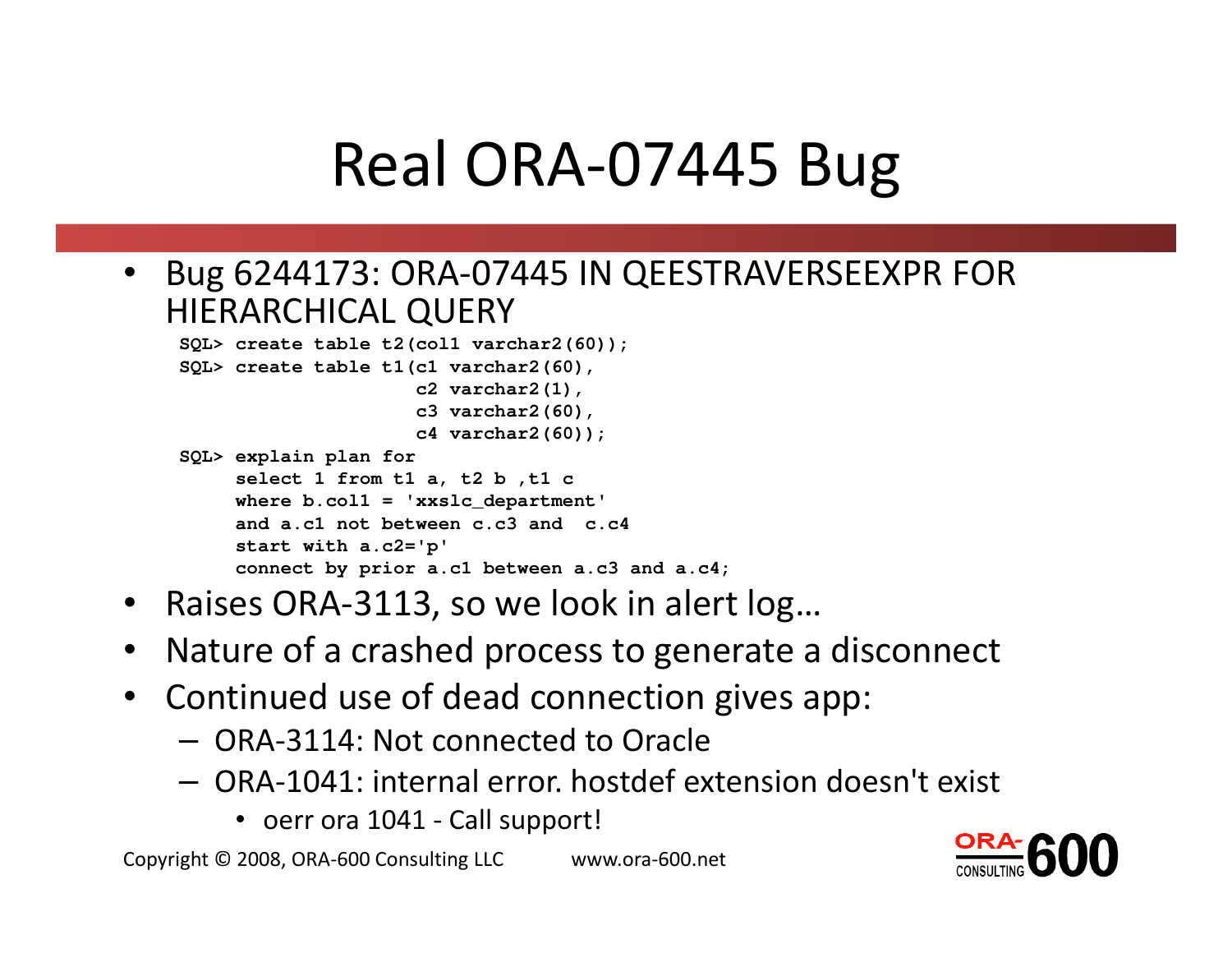#### Whole - Instance Crashes

- Something causes a required background process to exit
- ORA-600, ORA-7445, I/O errors, etc.
	- – Can actually be any error that prevents the next step
- Some restart and some crash the instance

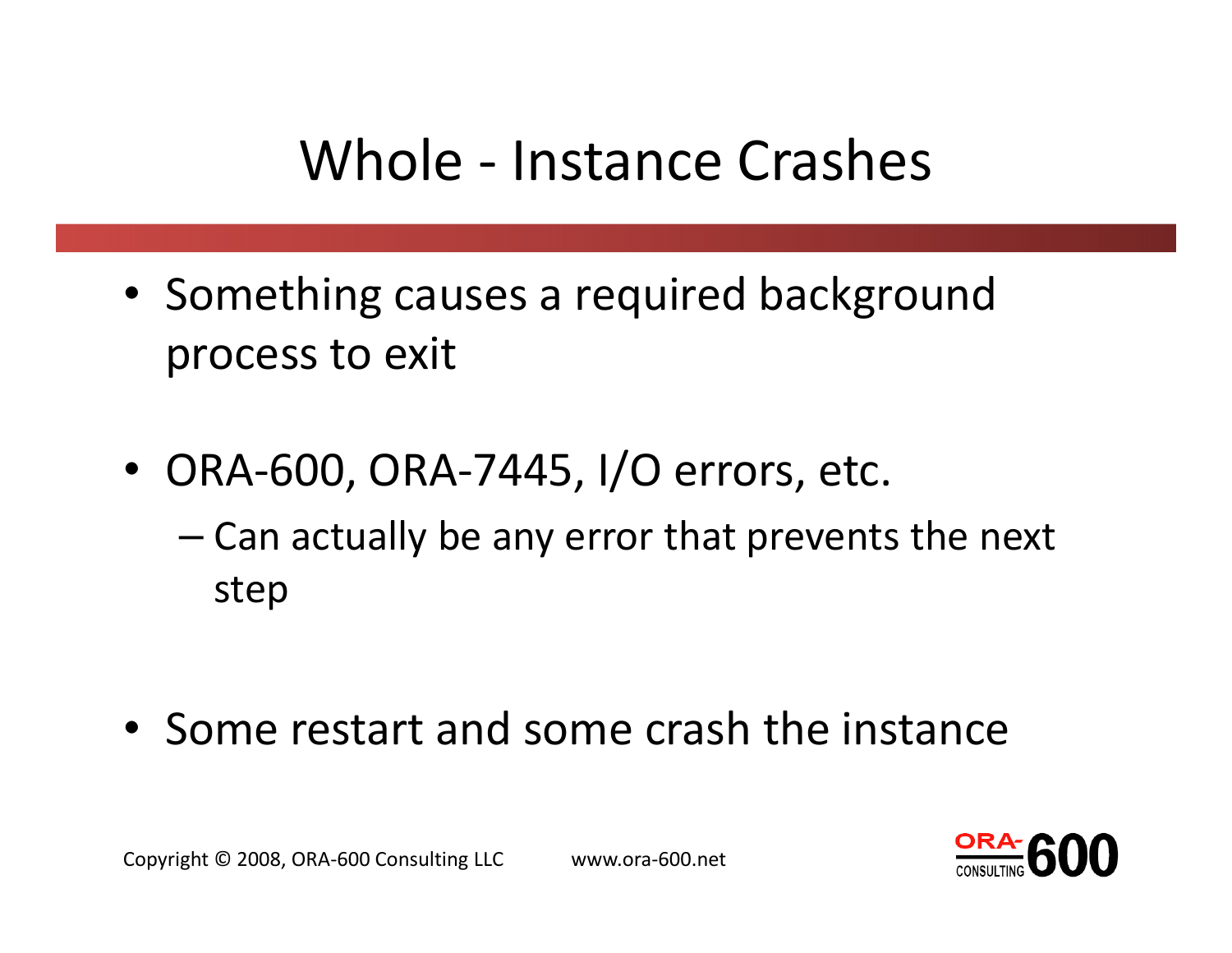#### Instance Crashes

• Simple case: kill an essential background process (tail the alert log)**oracle@db02\$ ps -eo <sup>p</sup>id,args | grep ora\_ckpt | grep -v grep oracle@db02\$ kill -KILL <pid>**

- Simple case: send a SIGSEGV or SIGBUS to an essential background process**oracle@db02\$ ps -eo <sup>p</sup>id,args | grep ora\_dbrm | grep -v grep oracle@db02\$ kill -SEGV <pid>**
	- –— Raises ORA-07445

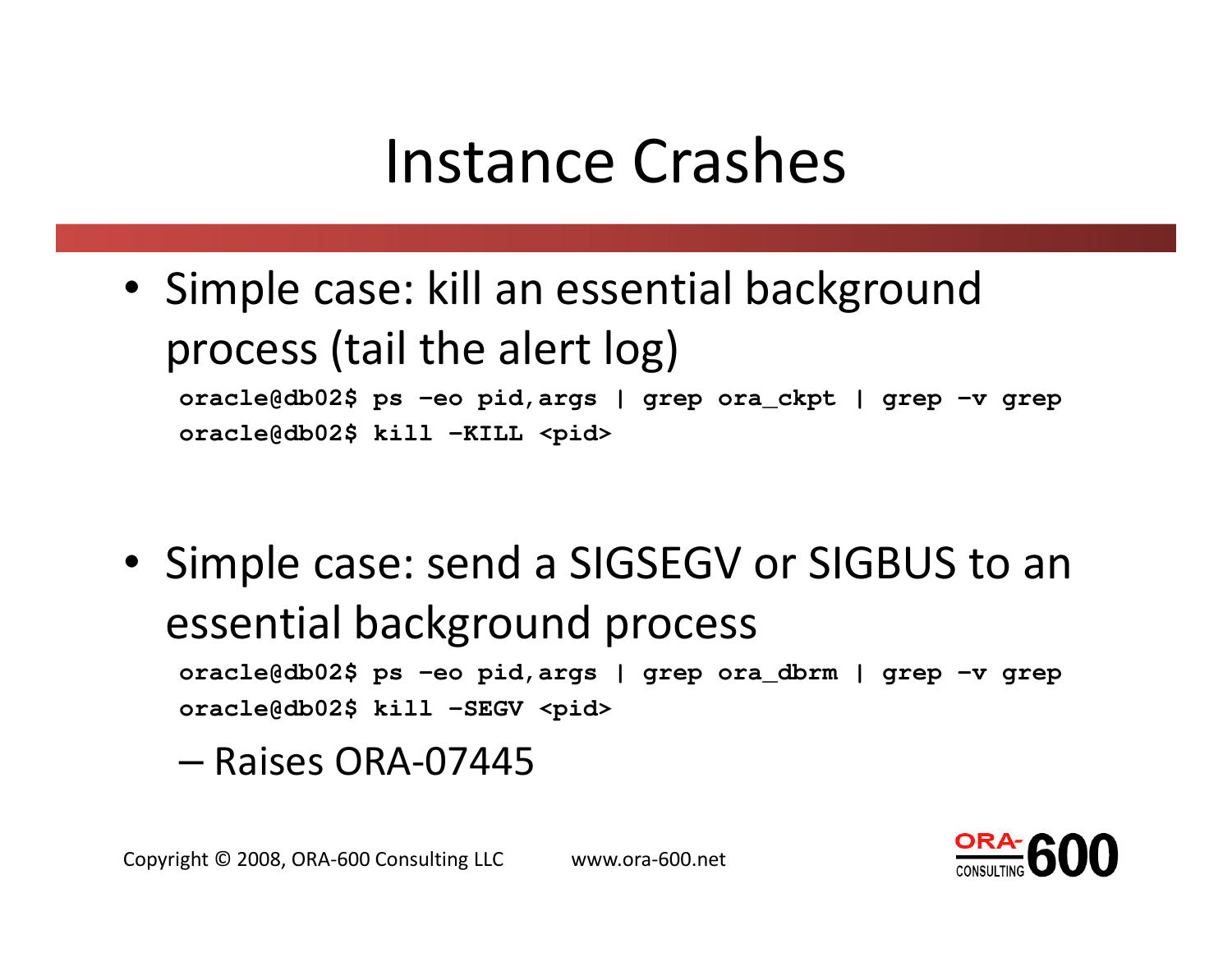#### Instance Crashes

- Cause fatal errors in essential background processes
	- **SQL> select pid, program, backgroundfrom v\$process**

**where background = 1;**

- **SQL> oradebug setorapid <sup>16</sup>**
- **SQL> oradebug call kgeasnmierr 4455547624 18446744071472029760 18446744071562043788 2 1 1**

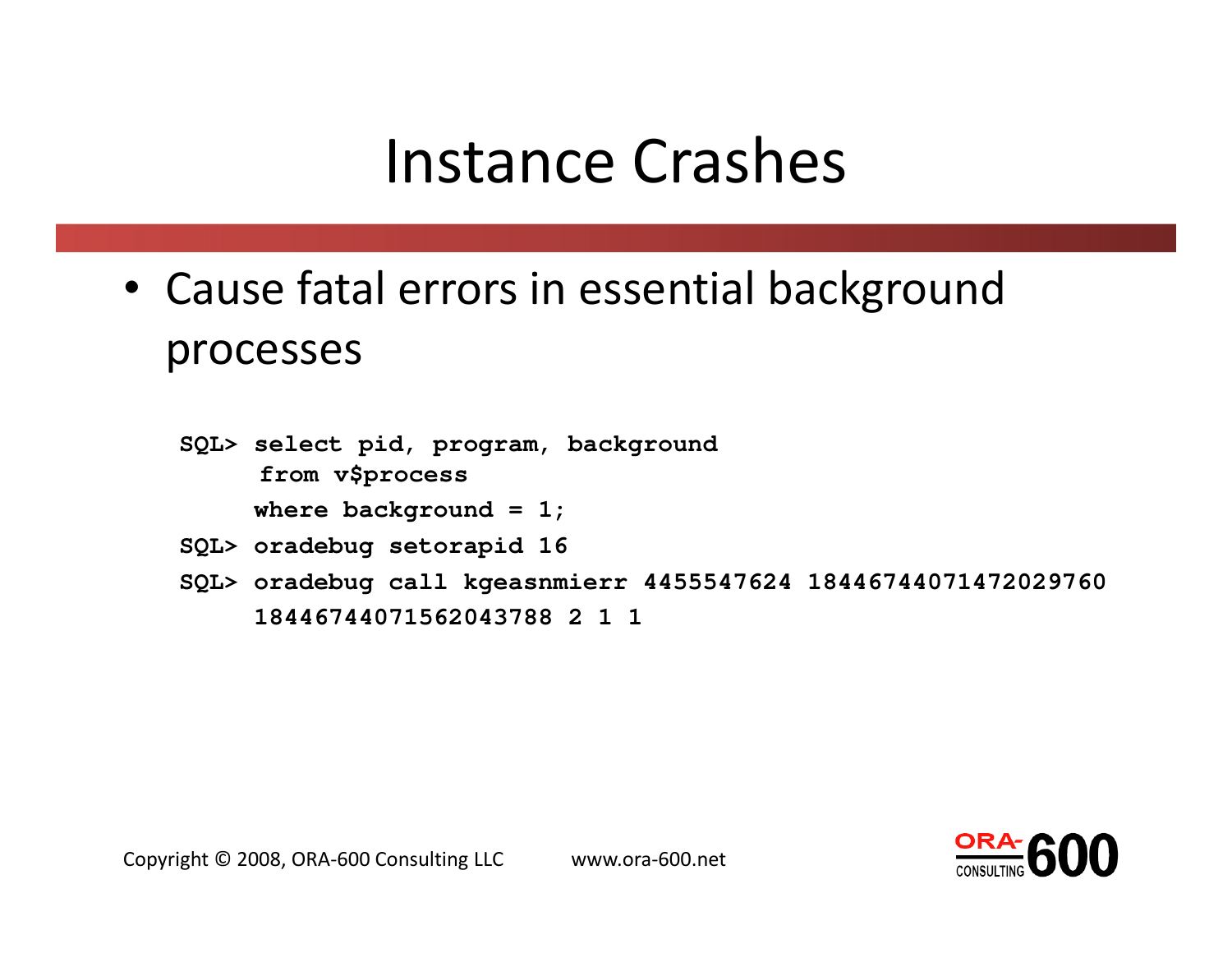## Corruption

- Physical
	- –— File headers
	- –— Data blocks
	- and the state of the state — Control files, log files, other logs
- Caused by Oracle, O/S and hardware bugs<br>• Logical<br>- Application tables<br>- Data dictionary<br><sub>Copyright © 2008, ORA-600 Consulting LLC</sub> www.ora-600.net
- -
	-

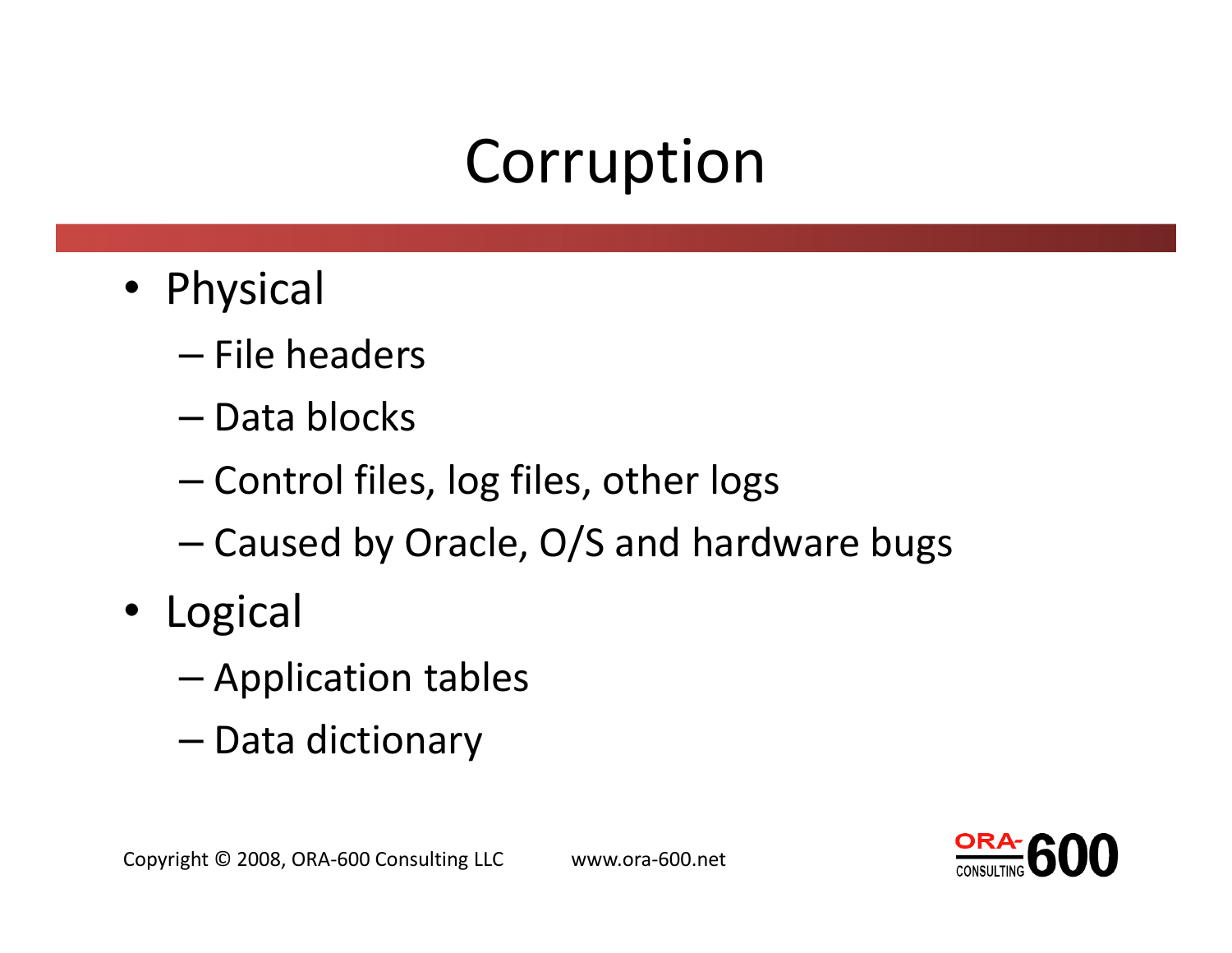#### Data Block Corruption

- Simple example: garbage into a block
- Find a block in a known table

```

SQL> select min(dbms_rowid.rowid_block_number(rowid))from soe.customers;
```
**SQL> select customer\_id, cust\_email from soe.customers** where dbms rowid.rowid block number(rowid) = 12; **oracle@db02\$ dd if=/opt/oracle/oradata/od08/soe.dbf bs=8192 \ iseek=12 count=1 | strings | grep Sachin.Neeson@oracle.com oracle@db02\$ dd if=\$ORACLE\_HOME/bin/oracle \ of=/opt/oracle/oradata/od08/soe.dbf \bs=8192 oseek=12 count=1 conv=notrunc1+0 records in1+0 records out**

**SQL> alter system checkpoint;**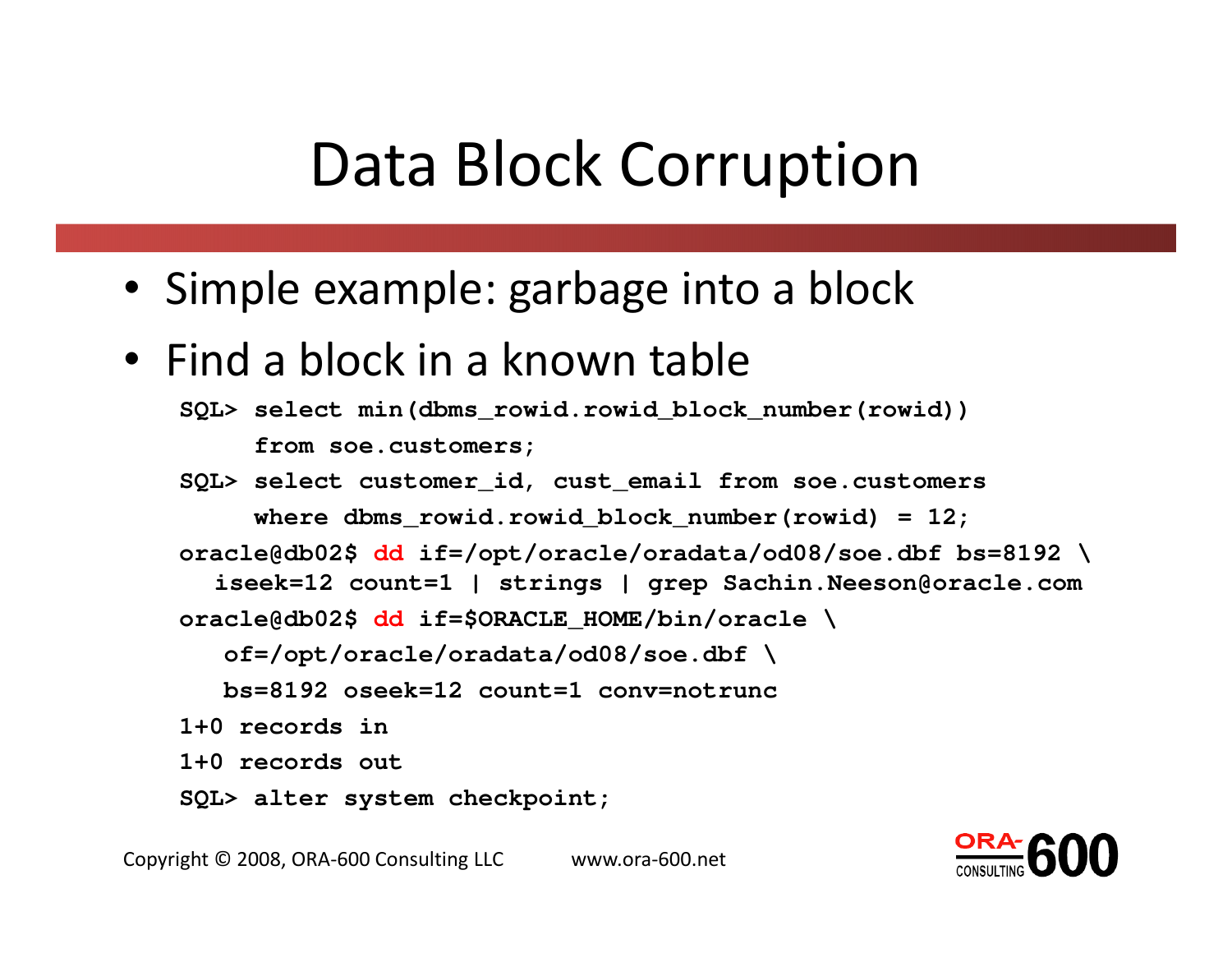#### Data Block Corruption

- Check the alert log no errors!
- Read the block

 **SQL> select customer\_id, cust\_email from soe.customers** where dbms rowid.rowid block number(rowid) = 12;

**SQL> alter system flush buffer\_cache;**

**SQL> select customer\_id, cust\_email from soe.customers** where dbms rowid.rowid block number(rowid) = 12;

#### • Restore data block (read again)

**RMAN> blockrecover datafile**

**'/opt/oracle/oradata/od08/od08/soe.dbf' block 12;**

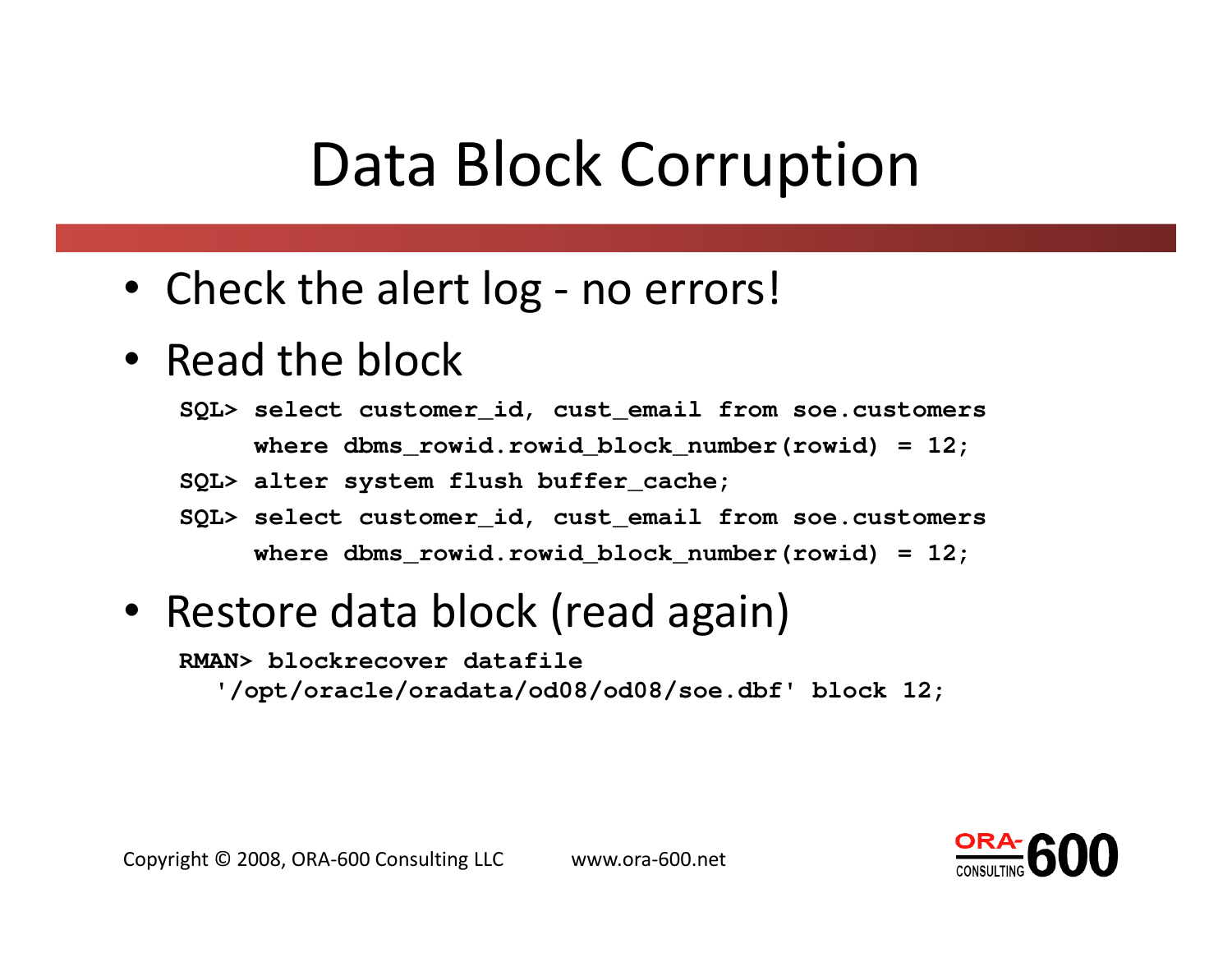## Other Vulnerable Files

- Archived redo logs
- Flashback logs
- Block Change Tracking file
- Backups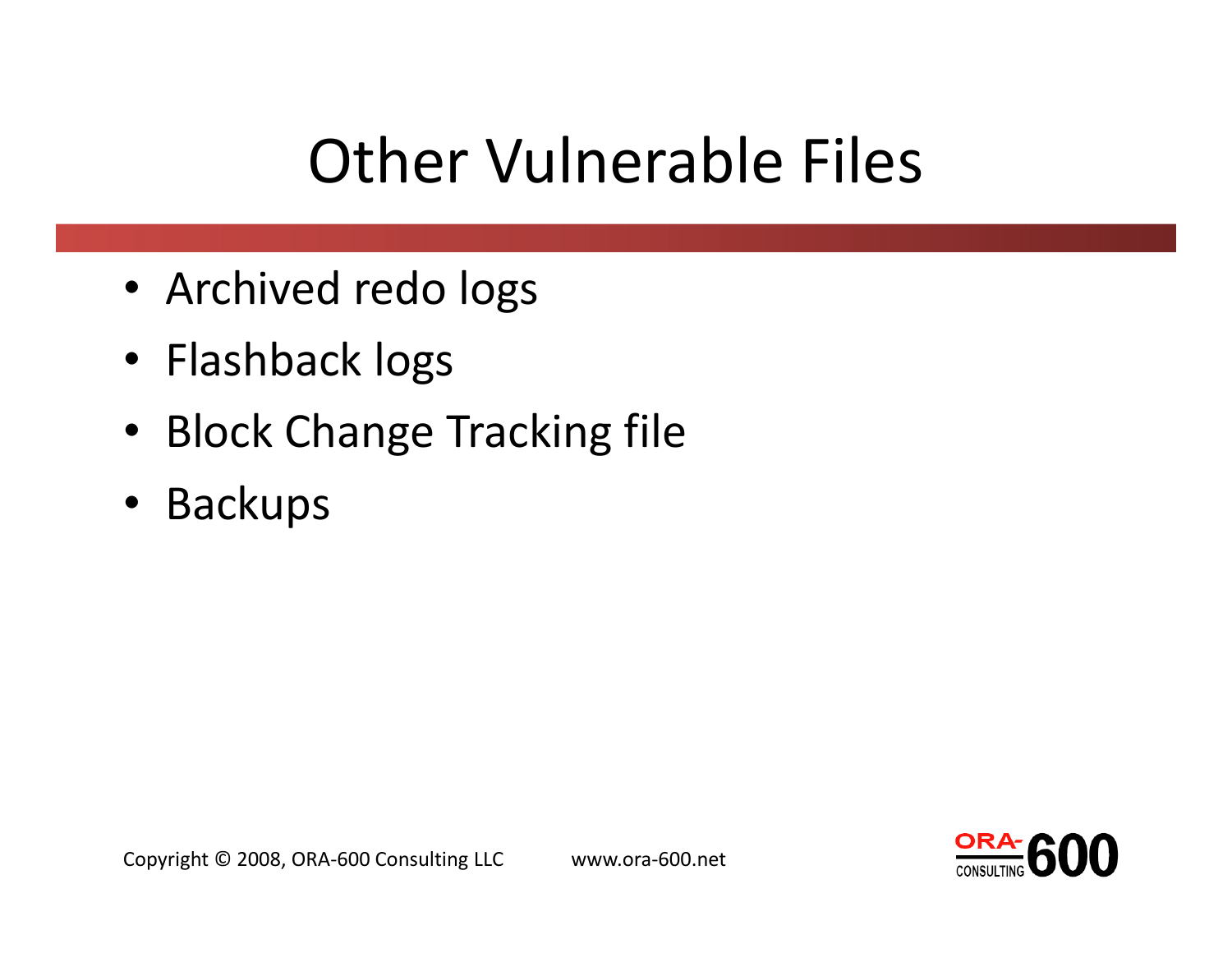## Logical Corruption

- Erroneously changed data
	- Missing/incorrect predicate (where clause)
- Human error/application bug
- $\bullet$ Oracle bug (wrong results)
- $\bullet$  Many tools to resolve
	- Flashback query
	- **Flashback transaction**
	- –— Flashback table
	- Flashback database
	- Log Miner
	- Traditional point-in-time recovery
	- Mini-clone recovery (PITR of a partial DB)

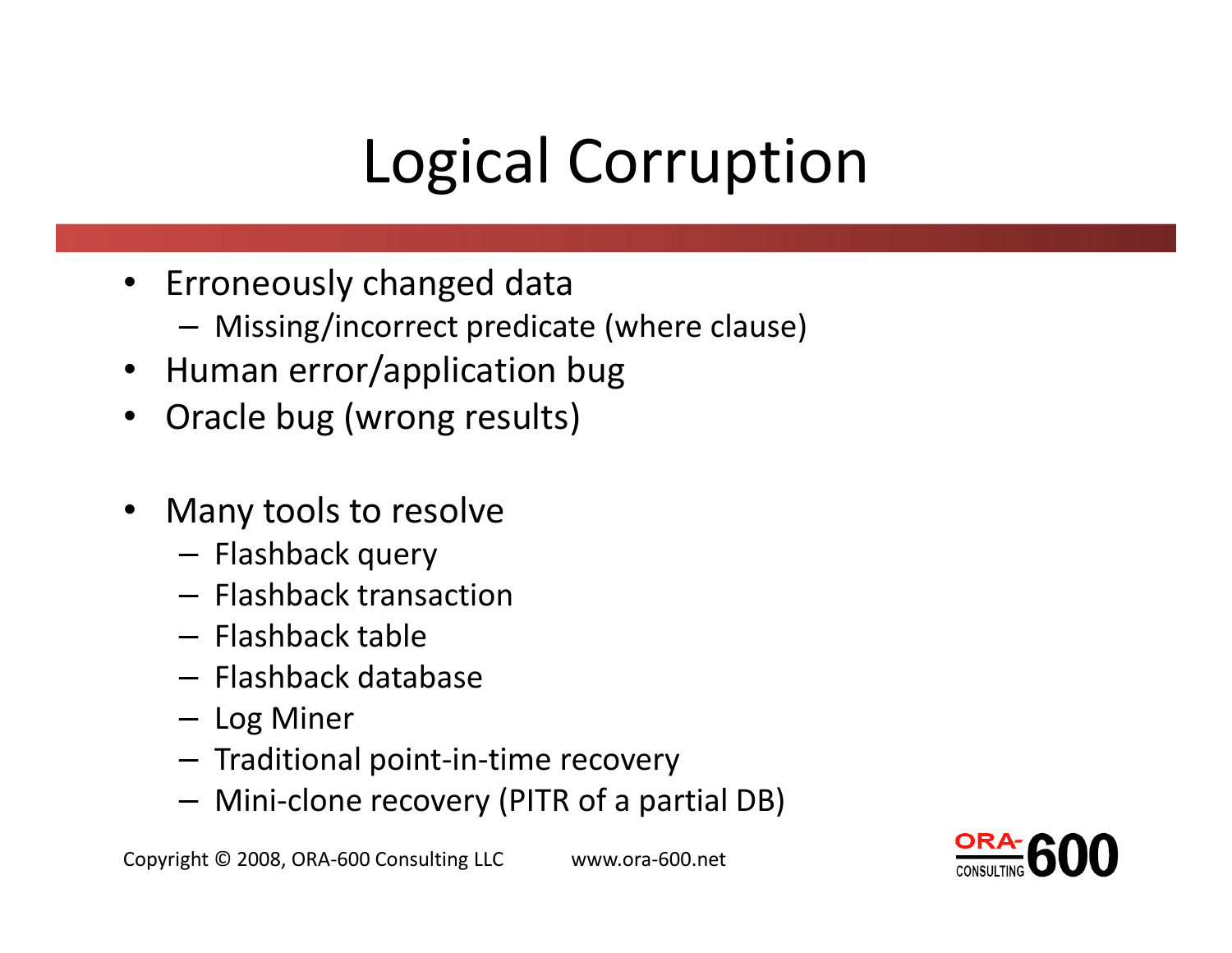## Logical Corruption

- User oops: missing where clause
	- **SQL> update customers set cust\_first\_name <sup>=</sup>'Nimrod' where rownum < 1000;**
	- **SQL> commit;**
	- **SQL> select versions\_startscn, versions\_endscn, versions\_xidfrom customers**

```

versions between timestamp sysdate-(.25/24) and sysdatewhere cust_first_name ='Nimrod';
```
- **SQL> select undo\_sql from flashback\_transaction\_query where xid <sup>=</sup>'00090015000003A1'**
- Quality resolution requires examining "versions between" to get exact SCN of changes (undo retention).
- Don't forget that there may have been subsequent changes to rows

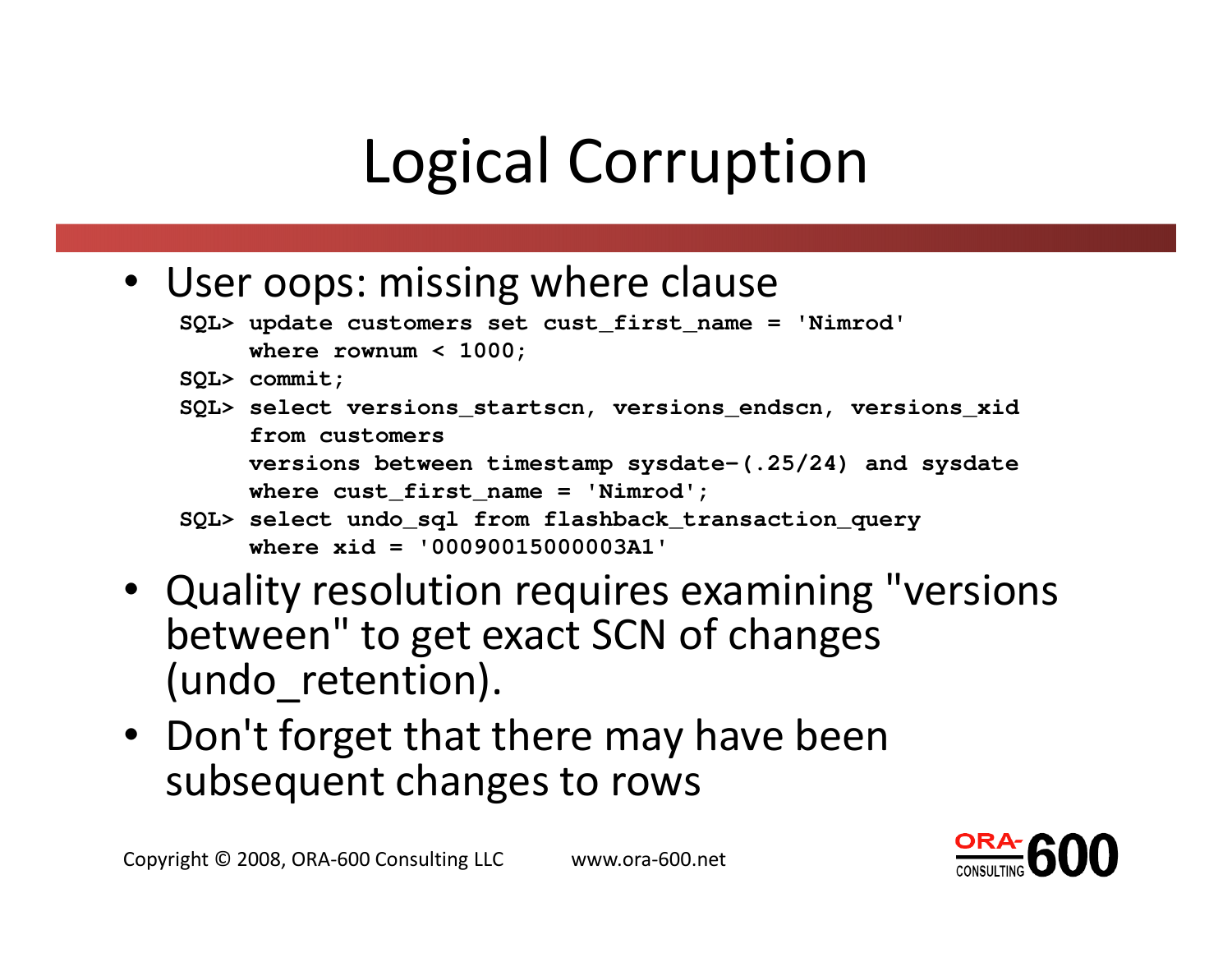# Demos

Copyright © 2008, ORA-600 Consulting LLC www.ora-600.net

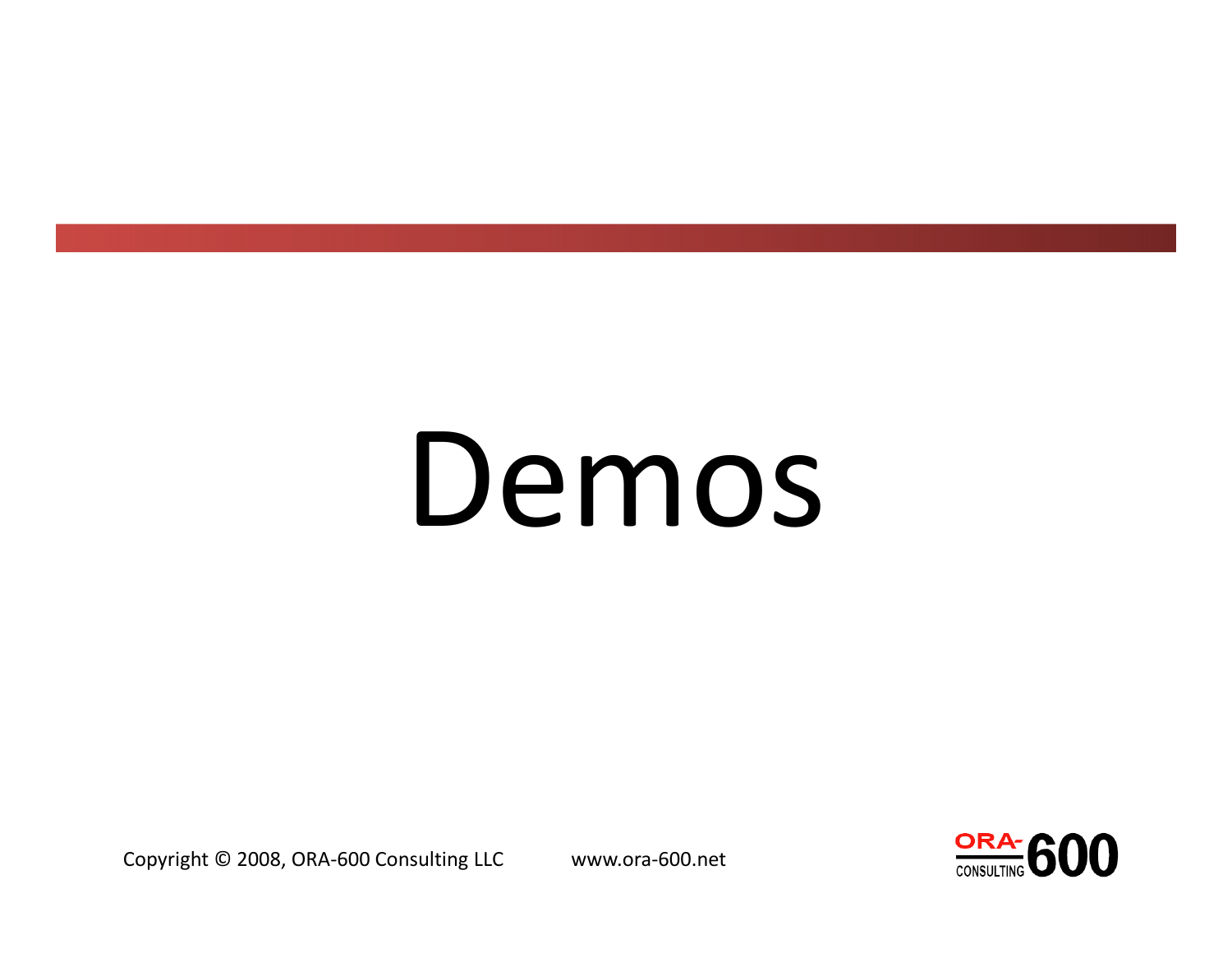#### Q&A

 $\bullet$ Contact:

> Dan Morgan damorgan@u.washington.eduMorgan's Libraryhttp://www.psoug.org/library.html

Jeremiah Wilton jeremiah@ora-600.nethttp://www.ora-600.nethttp://oradeblog.blogspot.com